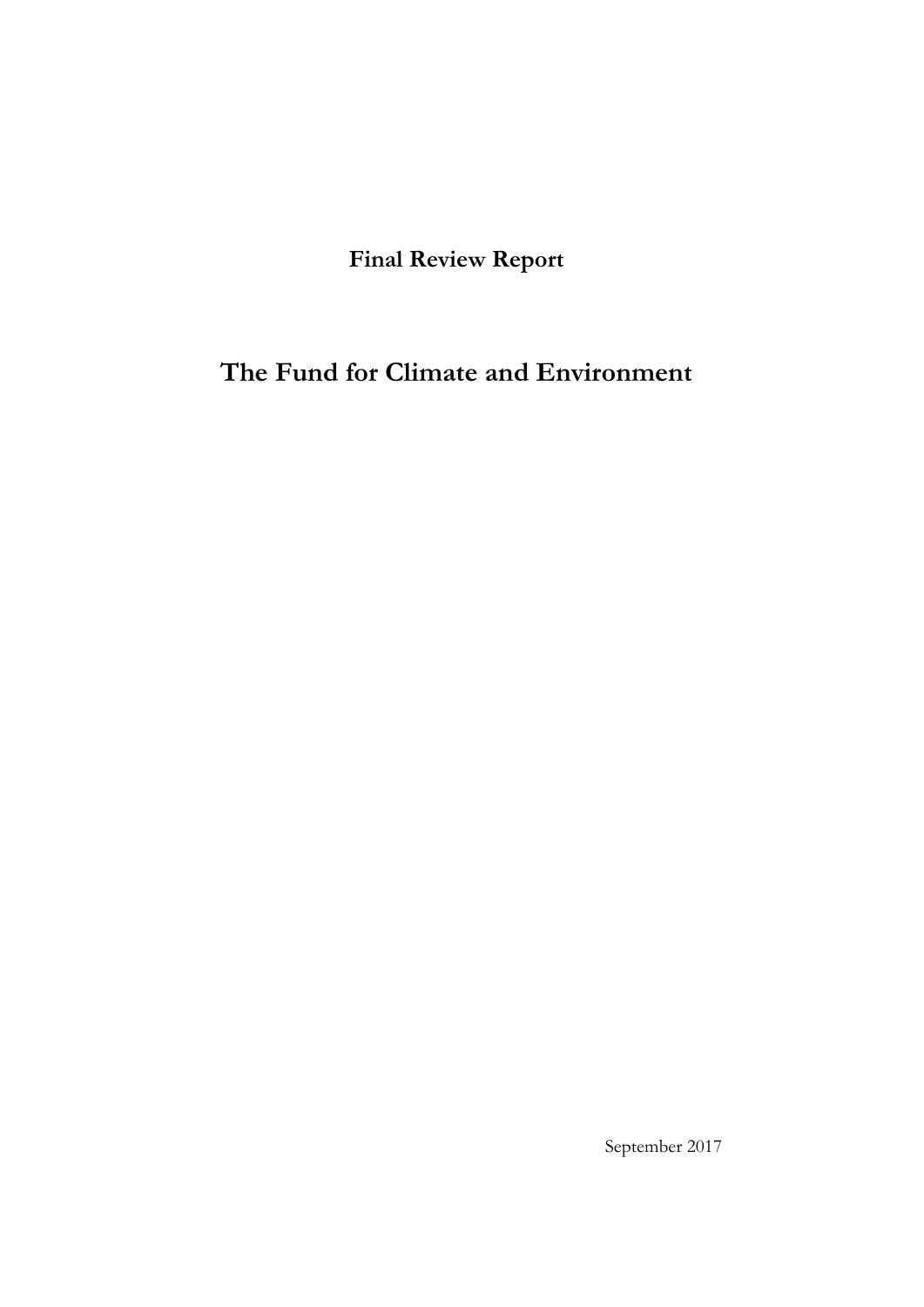## **List of contents**

| LIST OF ACRONYMS LIST OF ACRONYMS                                           | $\mathbf{I}$            |
|-----------------------------------------------------------------------------|-------------------------|
| <b>1. INTRODUCTION</b>                                                      | 1                       |
| 1.1 BACKGROUND                                                              | $\mathbf{1}$            |
| 1.2 METHODOLOGY                                                             | $\mathbf{1}$            |
| 2. DESCRIPTION OF THE SAMPLED FCE PROJECTS                                  | $\overline{2}$          |
| 3. RESULTS ACHIEVED IN THE FCE                                              | $\overline{\mathbf{2}}$ |
| 3.1 FOCUS OF THE RESULTS IN THE FCE                                         | $\overline{2}$          |
| 3.2 MATRIX ON PROJECT ACHIEVEMENTS                                          | 3                       |
| 3.3 RESULTS IN ADVOCACY                                                     | 4                       |
| 3.4 RESULTS IN CAPACITY DEVELOPMENT                                         | 8                       |
| 3.5 RESULTS IN RELATION TO CIVIL SOCIETY STRENGTHENING                      | 10                      |
| 3.6 PARTNERSHIPS AND TARGET GROUP PARTICIPATION                             | 11                      |
| 3.7 RESULTS IN RELATION TO POVERTY ORIENTATION, SOCIAL INCLUSION AND RIGHTS | 11                      |
| 3.8 OVERALL ASSESSMENT OF RESULTS                                           | 12                      |
| <b>4. SUSTAINABILITY OF THE INTERVENTIONS</b>                               | 13                      |
| <b>5. RELEVANCE</b>                                                         | 13                      |
| 5.1 RELEVANCE OF INTERVENTIONS                                              | 13                      |
| 5.2 RELEVANCE IN RELATION TO FCE APPLICANT ORGANISATION                     | 16                      |
| <b>5. LESSONS LEARNED FROM THE FCE IMPLEMENTATION</b>                       | 17                      |
| <b>6. CONCLUSIONS AND RECOMMENDATIONS</b>                                   | 18                      |
| <b>ANNEX 1 LIST OF SAMPLED PROJECTS</b>                                     | 22                      |
| <b>ANNEX 2 TERMS OF REFERENCE FOR THE REVIEW</b>                            | 23                      |

| <b>CISU</b>   | Civil Samfund I Udvikling (Civil Society in Development) |
|---------------|----------------------------------------------------------|
| <b>CSO</b>    | Civil Society Organisation                               |
| DKK           | Danish Kroner                                            |
| FCE           | Fund for Climate and Environment                         |
| <b>HRBA</b>   | Human Rights Based Approach                              |
| TP.           | Indigenous Peoples                                       |
| M&E           | Monitoring and Evaluation                                |
| MoFA          | Ministry of Foreign Affairs Denmark                      |
| <b>NAP</b>    | National Adaption Plan                                   |
| <b>NDC</b>    | Nationally Determined Contributions                      |
| <b>NEC</b>    | Natural Resource, Environment and Climate (Strategy)     |
| NGO           | Non Governmental Organisation                            |
| <b>NRM</b>    | Natural Resource Management                              |
| REDD+         | Reduced Emission from Deforestation and Degradation      |
| ToR           | Terms of Reference                                       |
| <b>UNFCCC</b> | United Nations Framework Convention on Climate Change    |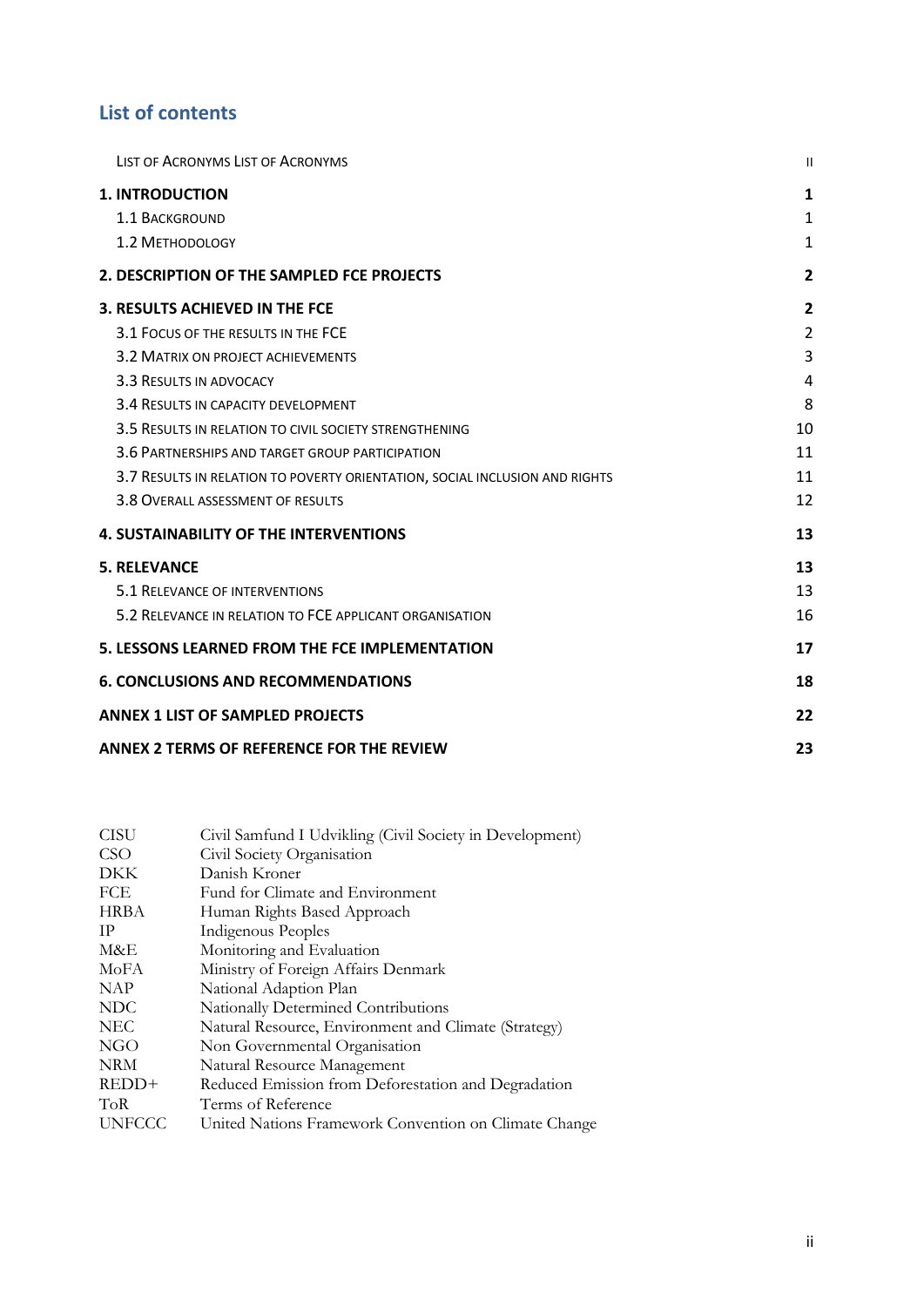# **1. Introduction**

### **1.1 Background**

The Fund for Climate and Environment (FCE) supports climate change and environment interventions of Danish civil society organisations in partnership with civil society organisations in the Global South. The political rationale for establishing the FCE in 2013 was to mobilise civic involvement in advocating for climate and environment themes at national, regional and international levels. This is reflected in the FCE Guidelines by stipulating that the aim of FCE is to promote cooperation with partner organisations, networks and alliances in developing countries to advocate for climate and environmental themes. The FCE is administered by CISU under an agreement with the Danish Ministry of Foreign Affairs (MoFA) who is providing the finance for the FCE. It has existed since 2013 and financed or committed finance to 24 different projects with a total value of around DKK 89 million. The latest grants funded under the present agreement will be finalized no later than 30 June 2018.

In order to extract learning from the four years of administrating the fund, CISU has initiated a review of the fund to take place during June-September 2017. The objectives of the review are:

- Insights into and assessment of FCE results in relation to the stated objectives at fund and grant level.
- Assessment of current and possible future FCE relevance for users based on the above mentioned insights into and assessment of FCE results.
- Assessment of FCE's possible relevance in relation to the new development policy and humanitarian strategy and the objectives of the Danish climate envelope based on the assessment of FCE results and relevance to users.

The ToR of the review can be found in Annex 2.

#### **1.2 Methodology**

The review is carried out as a desk review consisting of documentation review and review meetings with the Danish project organisations, with CISU and with CISU assessment consultants. The review has selected a range of projects supported by the FCE (11 in all) to be part of the sample. The selection is considered to be representative and constitutes around 60% of the projects, which have been finalised or have been implemented for at least 18 months. All relevant documentation on the projects as well as supporting documents such as guidelines, policies and strategies have been reviewed, and all organisations in Denmark responsible for the interventions have been visited and interviewed. Participation in experience exchange workshops with project organisations and a debriefing workshop have been part of the review. The assessments undertaken in the review are based on documentation and interviews in relation to the sample of 11 projects (see Annex 1 for the sample of projects). They are assessments made by the consultant, some of the projects are not finalised and no field review has been undertaken. It is a review of the FCE across the different FCE supported projects, and not a review of each of the specific sampled projects.

The review team consisted of Martin Enghoff, external consultant to CISU. The views and recommendations contained in this report are those of the review team only. They are not necessarily shared by CISU, the partners interviewed or the MoFA.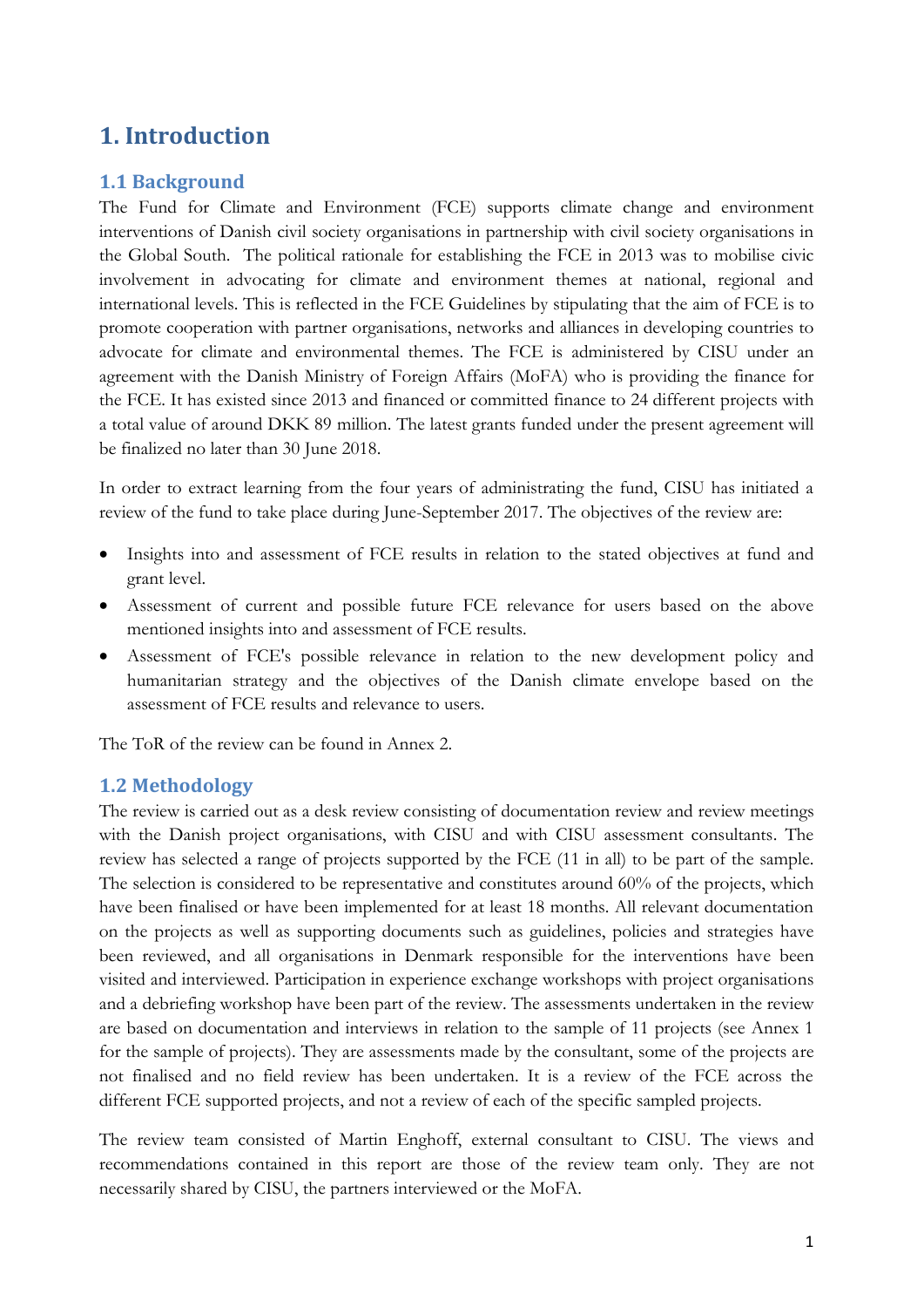# **2. Description of the sampled FCE projects**

In the following, a general description of the sampled projects is presented, not in detail, but to get an overview of the characteristics of these projects.

**Geographic focus is wide with a focus on Sub-Saharan Africa.** Geographically, the projects are addressing a wide range of poor countries in the South with an overweight of Sub-Saharan African countries. The eleven sampled projects are implemented by six different Danish partners and by a host of different partners working together in smaller or larger networks in the South. Thematically, all projects are on climate change and/or environment advocacy and capacity development at multiple levels.

**Overall objectives of the interventions focus on securing improved living conditions or respect of rights of the poor and marginalised.** The FCE projects assessed in the review all have the objectives of promoting the voice and solutions to climate and environment issues that are based on and promote the interest of the poor in the South. Typically, the projects have one overall objective and two to three immediate objectives. A common theme for the overall objectives is to contribute to the betterment of the lives of the poor through ensuring that climate change and environment actions are supportive of the poor and more vulnerable part of the population. Also at the level of overall objectives a good number of the projects are seeking to promote the rights or respect of marginalised peoples or their representatives in national and international climate change or environment processes.

**Immediate objectives focus on capacity development, advocacy, local learning and enhanced networking.** For the immediate objectives, the common themes include: Capacity development of stakeholders (primarily CSOs, communities and some duty-bearers) in climate change and environment understanding and advocacy; Influencing through advocacy on climate change and environment policies, plans, guidelines and processes at national, regional and international level; Influencing and learning from local community actions on climate change and environment; Enhancing networking and information sharing.

**The strategies of the projects have much in common and use locally relevant solutions in capacity building and in advocacy at different levels.** The strategies of the projects have much in common; they are all seeking to promote locally relevant solutions and approaches to climate change and environment issues through a process of capacity development and advocacy at multiple levels. Using of cases and developing standards, guidelines, principles and policy messages are a common feature in the various projects.

# **3. Results achieved in the FCE**

#### **3.1 Focus of the results in the FCE**

**Overall, the results are found within advocacy, capacity development, civil society strengthening and support to local case studies and actions.** The results achieved in the FCE fall within the overall areas of advocacy, capacity development and civil society strengthening. The results are found at many levels from local, to national, regional and international. Some projects include results at local community level in the form of support to cases/studies and local actions.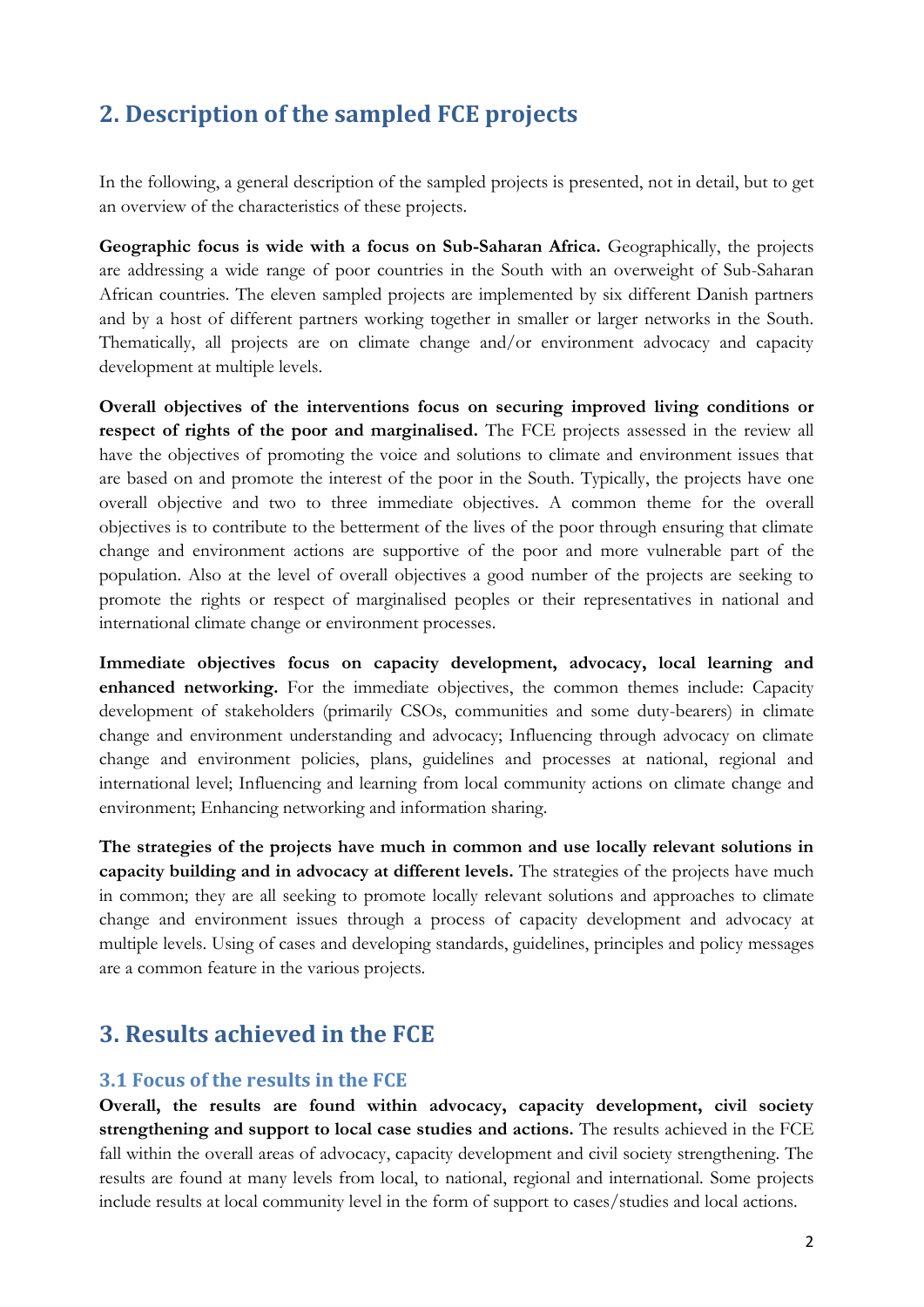**Results are within climate change and environment, and adaptation results are featuring strongly.** Most of the project results are related directly to some aspects of climate change (some 75% of the sample), whereas the remaining is more focused on environmental issues per se. The projects are, in relation to climate change, supporting a variety of adaptation and mitigation activities. Overall, there is more focus on adaptation (with more than 50% of the sample focused on adaption). Some can be considered to be covering both adaptation and mitigation and in reality there are important linkages between adaptation and mitigation in many of the interventions.

**The results are in thematic areas that are in line with the FCE guidelines**. The results in the sampled project are within thematic areas that are in line with the FCE guidelines and cover most of the areas stressed in the guidelines. They include such areas as climate adaptation, disaster risk reduction, climate mainstreaming, climate mitigation, low-carbon development, REDD+, climate financing and climate change implementation monitoring. In environment the results of the sampled project include thematic areas such as natural resource management (fisheries, forestry), agriculture and monitoring of environmental management. These are also in line with the FCE guidelines.

**Giving a voice to the poor is central, whereas addressing aspects of social inclusion is more mixed.** All projects have a strong focus on addressing the conditions and voice of the poorest whether it is in climate change adaptation, mitigation or environmental management. This is a focus that is being specifically stressed by the FCE interventions. Few projects are addressing social inclusion aspects such as gender, whereas indigenous peoples are relatively well addressed. Rights are addressed, but few projects are directly applying a HRBA in their approach. The FCE guidelines are not specific about addressing inclusion and HRBA in its guidance to projects.

#### **3.2 Matrix on project achievements**

The below matrix is based on an assessment by the review team of the sampled projects. The achievement of objectives is an assessment of the combined achievement of all intervention/immediate objectives in each of the projects. The achievement of targets in relation to advocacy and capacity is based on achievements against the expressed targets in the individual projects. Several of the advocacy targets are rather ambitious or rather broadly defined, hence also difficult to achieve. The targets on CSO strengthening and support to local cases/actions are often not directly formulated in the project document, but form an important part of the projects, hence, they are assessed in terms of actual results achieved. To be noted as "achieved", a target has to be met substantially (or some 80-100%). To be noted as partly achieved the achievement has to be relatively good (or some 60-80%). None of the projects and project targets are found to be not achieved.

| Project<br>sample | Duration  | Status of<br>progress | <b>Objectives</b><br>achievement | $Advocacy -$<br>policy | Capacity<br>targets | <b>CSO</b><br>Strengthen | Local<br>$\text{Case}$ |
|-------------------|-----------|-----------------------|----------------------------------|------------------------|---------------------|--------------------------|------------------------|
| number            |           |                       | (general)                        | targets                |                     | targets                  | <b>Actions</b>         |
|                   |           |                       |                                  |                        |                     |                          | targets                |
| No.1              | 36 months | Ended-                | 80%                              | Partly                 | Achieved            | Achieved                 | Achieved               |
|                   |           | limited               | (assessed)                       | Achieved               |                     |                          |                        |
|                   |           | delay                 |                                  |                        |                     |                          |                        |
| No.2              | 25 months | Ended –               | 70-80%                           | Partly                 | Achieved            | Achieved                 | Partly                 |
|                   |           | on time               | (assessed)                       | Achieved               |                     |                          | Achieved               |
| No.3              | 33 months | Ended -               | $70 - 80\%$                      | Partly                 | Achieved            | Achieved                 | Partly                 |
|                   |           | on time               | (assessed)                       | Achieved               |                     |                          | Achieved               |
| No.4              | 24 months | In process            | $70 - 80\%$                      | Partly                 | Achieved            | Achieved                 | N/A                    |
|                   |           | $-$ on time           | (likelihood                      | Achieved               |                     |                          |                        |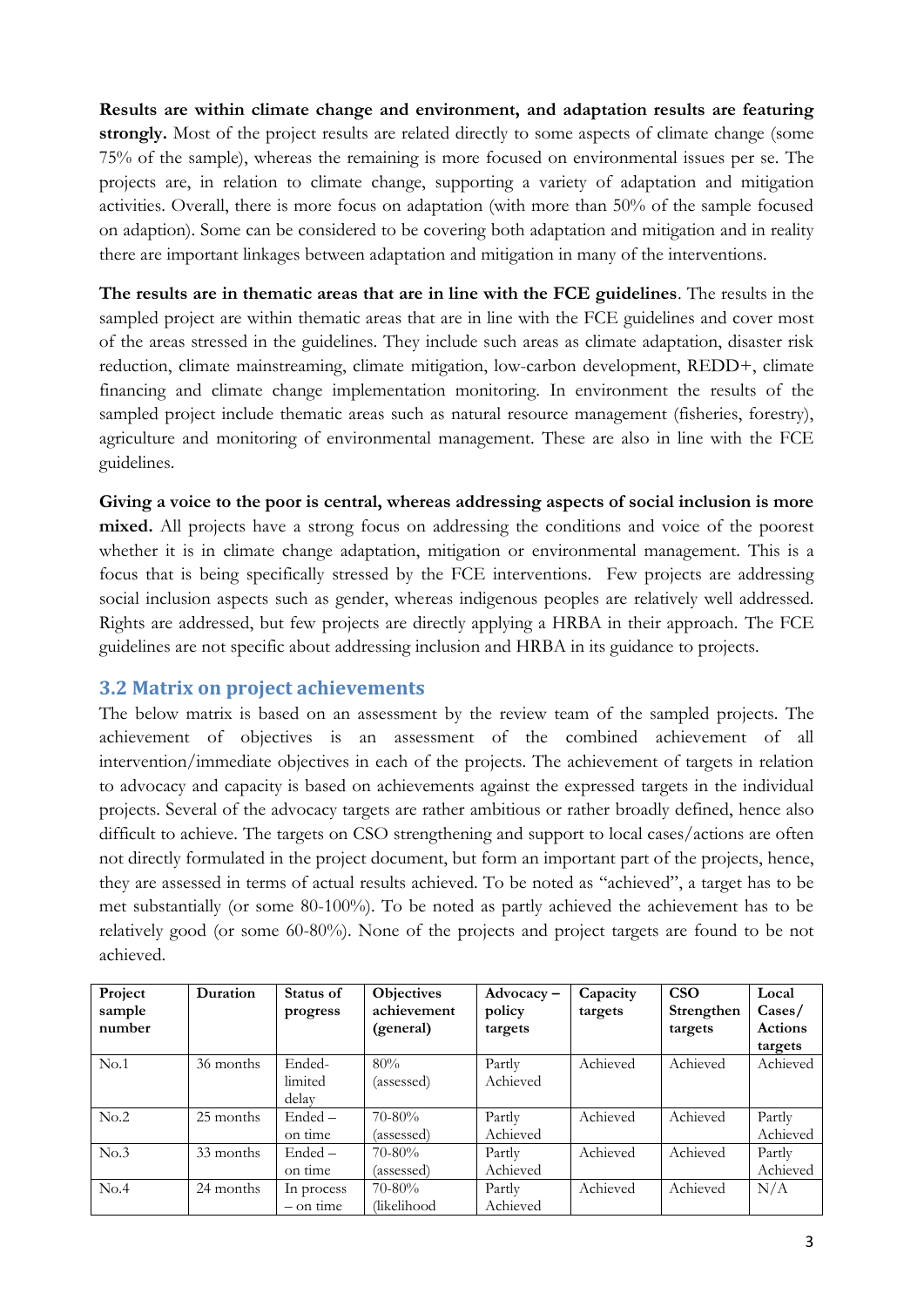|                 |           |                                      | assessed)                                 |                    |                                                                     |                    |          |
|-----------------|-----------|--------------------------------------|-------------------------------------------|--------------------|---------------------------------------------------------------------|--------------------|----------|
| No <sub>5</sub> | 24 months | $Ended -$<br>on time                 | $70 - 80\%$<br>(reported and<br>assessed) | Achieved           | Achieved-<br>at one level<br>- Partly<br>Achieved at<br>other level | Achieved           | N/A      |
| No. 6           | 24 months | In process<br>$-$ on time            | $60 - 70%$<br>(likelihood<br>assessed)    | Achieved           | Partly<br>achieved                                                  | Partly<br>achieved | N/A      |
| No.7            | 36 months | In process<br>$-$ on time            | $80-90\%$<br>(likelihood<br>assessed)     | Achieved           | Achieved                                                            | Achieved           | Achieved |
| No.8            | 24 months | In process<br>$-$ on time            | 70-80%<br>(likelihood<br>assessed)        | Partly<br>achieved | Achieved                                                            | Achieved           | Achieved |
| No.9            | 35 months | Ended-<br>on time                    | $100\%$ (reported<br>and assessed)        | Achieved           | Achieved                                                            | Achieved           | Achieved |
| No.10           | 36 months | In process<br>- partially<br>delayed | 80-90%<br>(likelihood<br>assessed)        | Partly<br>achieved | Achieved                                                            | Achieved           | Achieved |
| No.11           | 36 months | In process<br>$-$ on time            | $80 - 90\%$<br>(likelihood<br>assessed)   | Partly<br>achieved | Achieved                                                            | Achieved           | N/A      |

#### **3.3 Results in advocacy**

**Achievement of advocacy objectives has been relatively good**. Achievements of results at objective level within advocacy are generally in line with the described results at grant level. There is, overall, a relative good level of achievement in terms of the described advocacy objectives, with some 75 % of the sampled projects being able to partly (but importantly) achieve their advocacy objectives and some 25% fully achieving their intended goals in terms of advocacy. A common feature is that a majority of the projects have been too ambitious in terms of their ability to influence decision-making at higher levels either nationally or internationally. Also, the time it takes to influence such higher-level decisions has been underestimated in a number of cases. Creating advocacy results has also been dependent on progress in international processes related to climate change and environment, these processes have taken longer than foreseen and hence have been slow in creating the right incentives for national level policy changes. That said, the advocacy processes, which the projects have facilitated, have all been of significant importance and includes influencing policies and process related to climate adaptation, climate finance, fisheries policies, forest management and REDD+ at the national and international level.

**Achievement of advocacy results at output level is good.** Achievement of results at output level within advocacy is in the order of 80-100% of the planned results being achieved. The results created at output level are typically related to: Gathering of knowledge and cases based on local realities; Development of documentation; Development of standards/best practises; Participation in processes and providing inputs to policies and plans; Developing policy positions and inputs; Networking and exchanging at national, regional and international level; Development of advocacy strategies and communication material; Monitoring policy implementation and holding dutybearers to account. Generally, there is good linkage between the results at output level and the results at objective level, but in a number of projects the linkage is not very direct and outputs can be achieved without that necessarily leading towards objective achievement.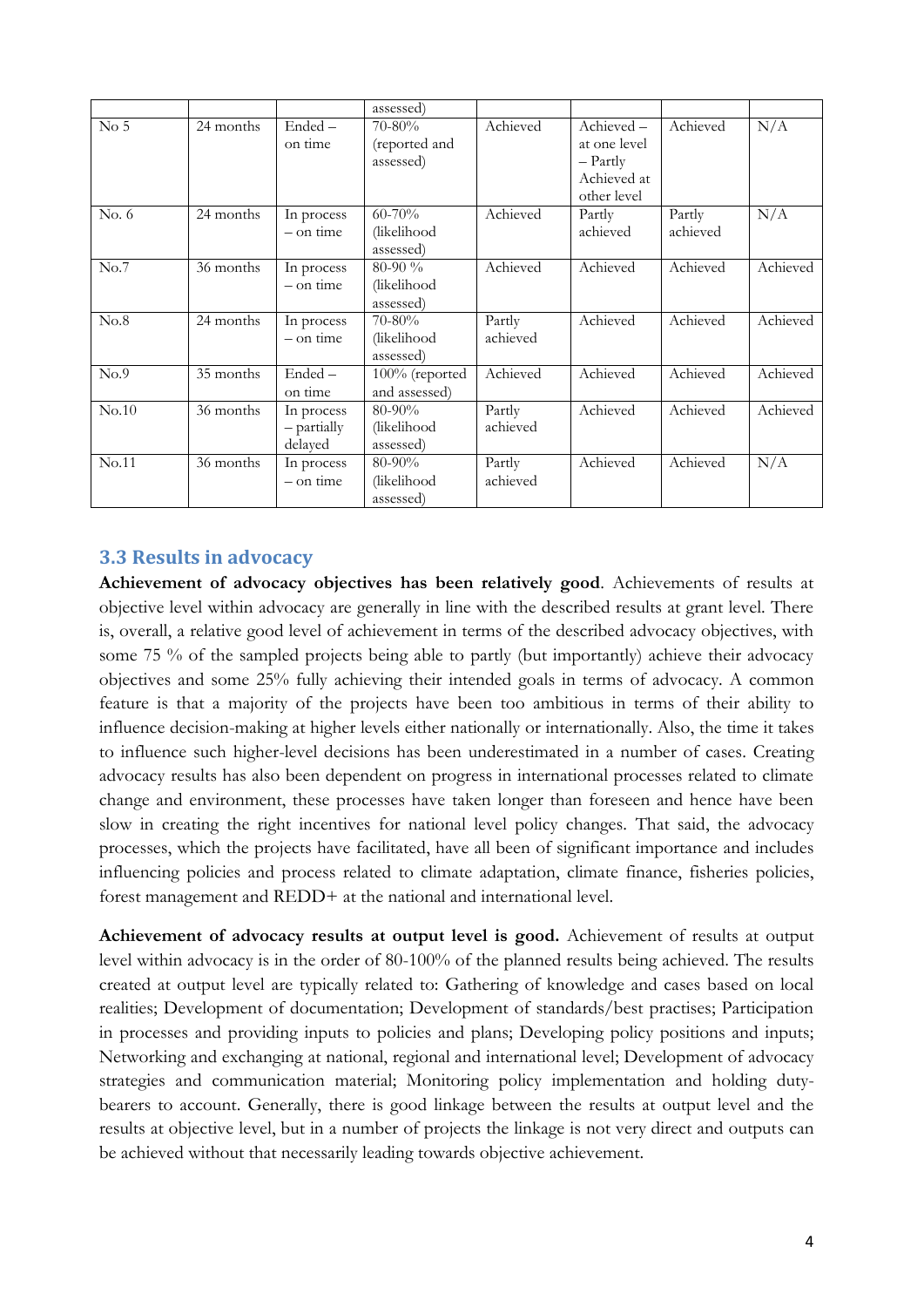**Advocacy that promotes the voice of the poor are key results in all projects.** All the reviewed projects have been implemented with a focus on advocacy in relation to climate change issues or environmental issues, and the advocacy results obtained are related to getting a more poverty focused and locally relevant agenda into climate change and environment negotiations, policies, plans, financing and/or implementation. The projects have contributed to how national stakeholders are addressing various thematic issues and how they are being brought forward in the national, regional and international processes. Hence, all projects are promoting the voice and insights of the local and often more marginalised communities. Good examples include the promotion of local communities approach to and needs in climate adaptation and the advancement of indigenous peoples' positions and needs in forest management and REDD+.

**Advocacy results are found at local, national and international level with a focus on results achieved in relation to the national level. A wide variety of climate change and environment issues are covered**. The results within advocacy includes getting local adaptation and mitigation needs, solution and approaches on the national and international agenda, contributing to increasing finance for climate adaptation, contributing to international negotiations, agreements and guidelines in relation to climate within the Paris Agreement, on REDD+, on adaptation guidelines and finance, on fisheries policies and on forest management. The projects have especially contributed to the national processes on how adaptation, mitigation and natural resource management (forest, fisheries, agriculture) should look like (input to NDCs, to NAPs, to NRM plans) and are being planned for by the national and more decentralised duty-bearers. The advocacy activities are linking different levels and have contributed to a more inclusive and open debate about a range of these important issues. They have promoted that CSO networks are able to monitor how climate and environment related agreements, policies and plans are being implemented. In Uganda, the FCE-supported faith-based network on climate change is an example of how a network with good access to decision makers has been able to influence national and local level adaptation planning and finance in a more locally relevant direction.

**Linking international, national and local level in advocacy creates important results.** A good number of projects are linking international, national and local level in the advocacy. This is considered to be an important aspects of the advocacy process and is related to how advocacy results are created at the different levels. The review finds that those projects that have a very clear link to the local level advocacy are generally more successful in influencing at higher level. Overall, the national and local level linkages are crucial to get the advocacy evidence-based and focused, and key results in advocacy are especially found when the local and the national level are linked in a chain of evidence based advocacy. In addition, the international level is also bringing important input into the advocacy. Generally, the experiences of the projects stress that the international level is important to have, partly to influence internationally but also to inspire the national and local level advocacy. It should be recognised that FCE is a facility that facilitates the international involvement more so than many other avenues for support. This is important and highly appreciated. With the experience of the project, it should, however, also be recognised that the local level advocacy, cases and constituency building and linking this to higher levels should also be stressed as of central importance in possible future FCE funding.

**Advocacy has created important results at international level.** Key advocacy results at the international level include such examples as: Getting IP/customary rights into REDD+ in international agreements, influencing international agreements (Paris/UNFCCC) in terms of how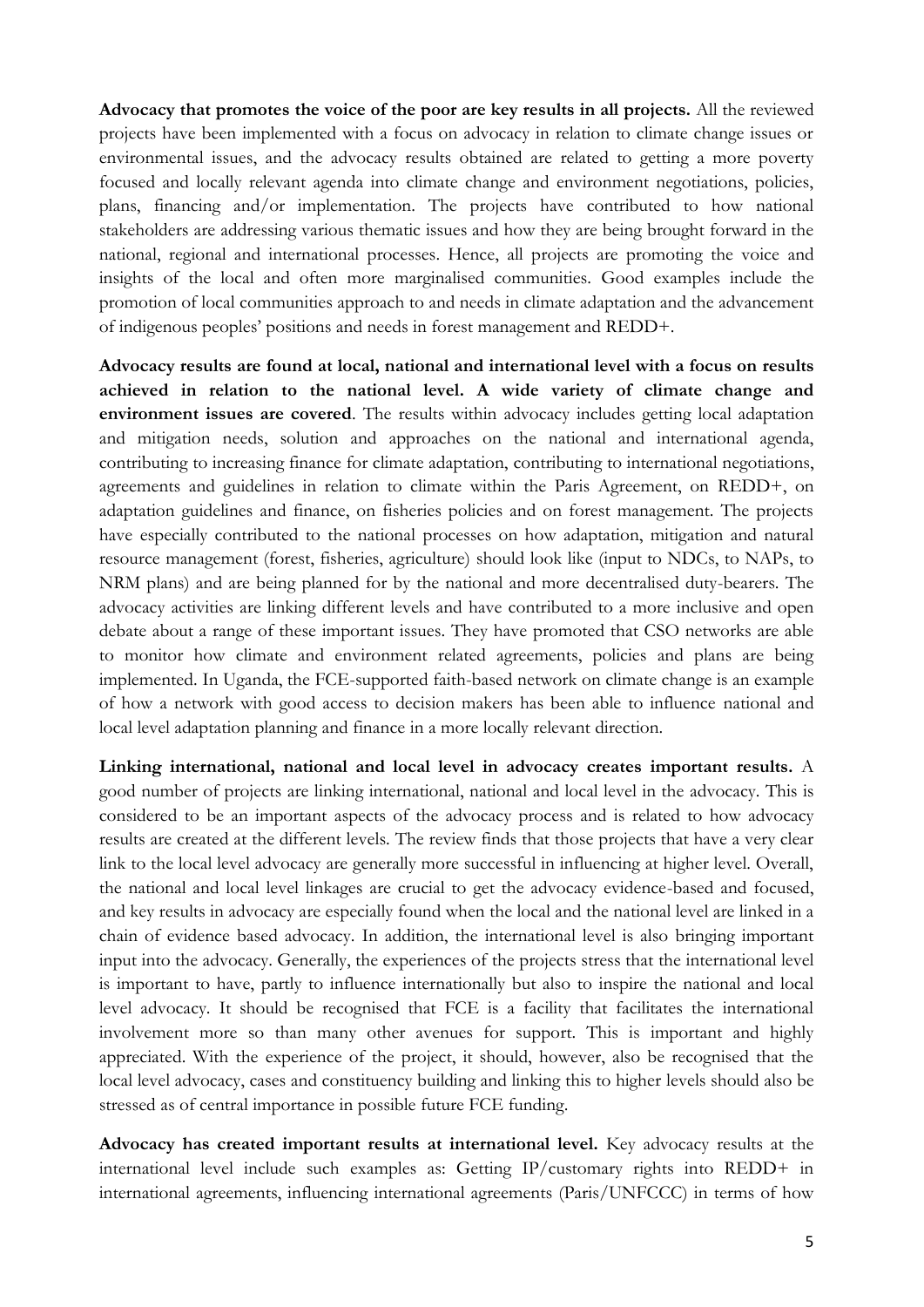adaptation is being approached, securing human rights of small-scale fishers in international fisheries guidelines, promoting additional finance for adaption in international funds and agreements, and promoting new and more community friendly standards for forest certification. The attainment of observer status and opportunities to promote the rights of indigenous peoples at the Green Climate Fund for an indigenous peoples representative organisation (IWGIA) is an example of how the FCE has been able contribute to international advocacy.

**National level advocacy results are of significant importance**. Key results at national level includes such examples as: Direct influence on various national adaptation and mitigation debates and processes including the National Adaption Plans (NAPs) and National Determined Contributions (NDCs); A significant level of engagement with national duty-bearers in relation to climate change and environment; Influencing climate change and environment policies and decision making through developing and presenting evidence from local communities; Securing local realities are including in national level policy and planning; Strengthening common advocacy within national networks; and Bringing international exchange, best practises and networking to influence national networks and practises. The key inputs on national level adaptation policy and planning processes found in the work of ALAP, Southern Voices and the faith-based work of the ACT Alliance/DanChurchAid are good examples of national level influencing.

**Local level advocacy results are important contributions to the overall advocacy achievements.** Local level advocacy results have also been created in a good number of the projects. They include: Input to province/district planning; Influencing local politicians and decision makers; Impacting finance flows to the communities; Creating awareness on good climate change and environment practises; Informing locally on national and international experiences, policies and processes; Building good practises/cases locally; Ensuring that local voices are heard and brought forward in the system; and Building local constituencies for continued advocacy. The work on climate change partnerships and REDD+ found in the projects of IWGIA and Forest of World are examples of how local level advocacy are contributing to how climate change adaptation and mitigation is influenced at local and higher levels.

**Advocacy and capacity results are interlinked.** The results in relation to advocacy are interlinked with the capacity development results of all of the projects in the sense that capacity development targets to a significant degree are about capacity to do advocacy.

**Focus and shared interests in the advocacy are important and tend to create better**  advocacy results. From the assessment, it appears that advocacy has the best options to create results if it is rather thematically focused and if it is carried forwards by groups with shared interests or shared values. Large, broad networks can be more challenging in terms of creating advocacy results, although their potential outreach are larger. A majority of the projects have been organised along rather focused and interest-based lines, and the advocacy processes supported have been rather well targeted. This includes examples such a those projects addressing indigenous peoples in adaptation, in REDD+ and in forest certification, those addressing adaptation in agriculture, those addressing small-scale fisheries, and those addressing faith-based organisations in climate change advocacy. The thematically focused networks are generally also more based on common interests and they are stronger in building on and linking to a local constituency.

**Advocacy is somewhat constrained by short project timeframes**. Advocacy (and capacity building) is a long-term endeavour. The FCE projects are relatively short, and with relative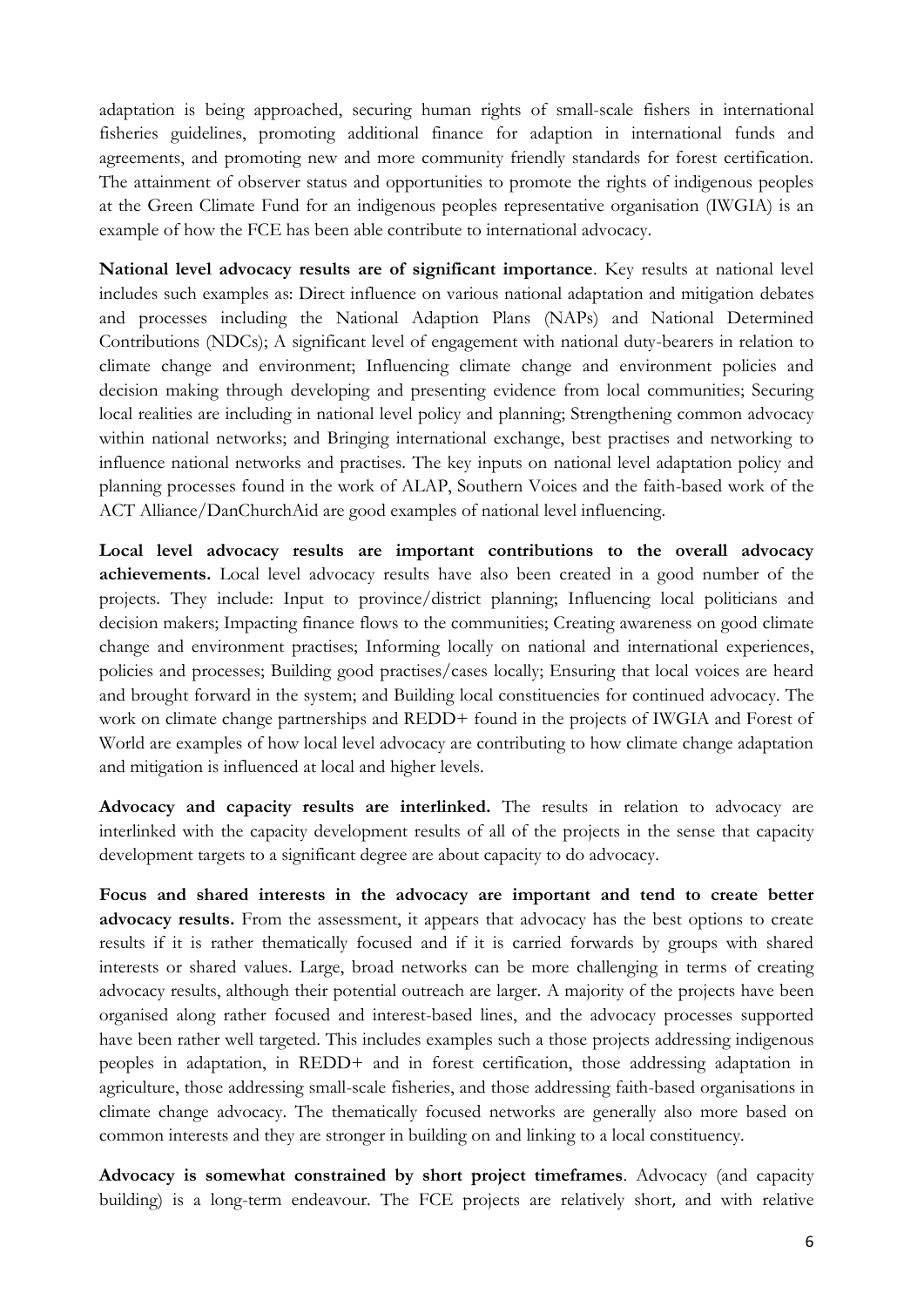ambitious objectives to be achieved by in some cases rather complex networks. Hence, some of the projects have only partly achieved their advocacy objectives. Some projects have seen additional phases, which is positive in terms of creating advocacy results. Timeframes should be further considered in possible future FCE funding.

**Grant level indicators for advocacy have largely been met, although also difficult to monitor.** The projects have largely met their defined advocacy indicators at grant level. There is a wide variation in terms of how indicators for advocacy are formulated, organised and monitored, but overall there are relatively good and a reasonable number of indicators for how advocacy is linked to climate change and environment policies, processes, plans and guidelines. The FCE guidelines give priority to advocacy objectives reflecting how decisions have been influenced and less to actual changes on the ground, and the guidelines have been developed before Theory of Change was emphasised. Therefore, how the FCE projects actually contribute to changes for the target group of poor people and how it impacts on the environment are only substantiated in the projects to a limited degree.

**Political economy and change opportunities are generally not sufficiently analysed and**  followed up. In the projects, it is somehow taken for granted that finance, plans, policies, guidelines and capacities in support of climate change and environment translate into real changes for people, but that is not necessarily a given. Looking at the political economy and the change opportunities and change agents as well as having some form of monitoring on how the project achievements are contributing to change for the target group is somehow missing in all the projects and as mentioned above also in FCE guidelines. The problem is then that a wide range of organisations assumes that the work they are doing in advocacy is having these desired impacts.

**The common FCE quantitative indicators for advocacy are being met at high level**. The quantitative indicators for the FCE that are commonly collected and reported on by the projects and which in relation to advocacy relates to number of advocacy strategies/policy briefs and number of policy process interactions and communications are being met by all the projects and also show an over-achievement as compared to the targets set. These indicators were developed by the MoFA and, as a way of trying to measure across all the FCE projects, provided to the FCE after a year of its implementation. CISU was not part of their development. These indicators are useful at the level of checking that activities are undertaken. However, they have a more limited value in terms of understanding the quality and usefulness of the associated activities and results. And it is important to note that the interventions are primarily measured against targets and indicators approved in each application and which live up to the guidelines of the FCE and as such are considered to give a relatively good picture of project achievements.

**Projects are effective in delivering advocacy results**. All the projects are considered to be or have been effective or relative effective in terms of creating advocacy results. The projects are relatively small, but have all created impacts through their advocacy far beyond the project boundaries. So even if some of the project activities are considered relatively expensive, it has proven effective to include these in the advocacy efforts.

**Advocacy on climate change and environment management is of central importance for the poor of the World.** Advocacy on climate change and environment is of central importance especially for all the people in the poor countries that are very directly impacted by climate change, by the responses to climate change and by the way natural resources are being utilized. Therefore it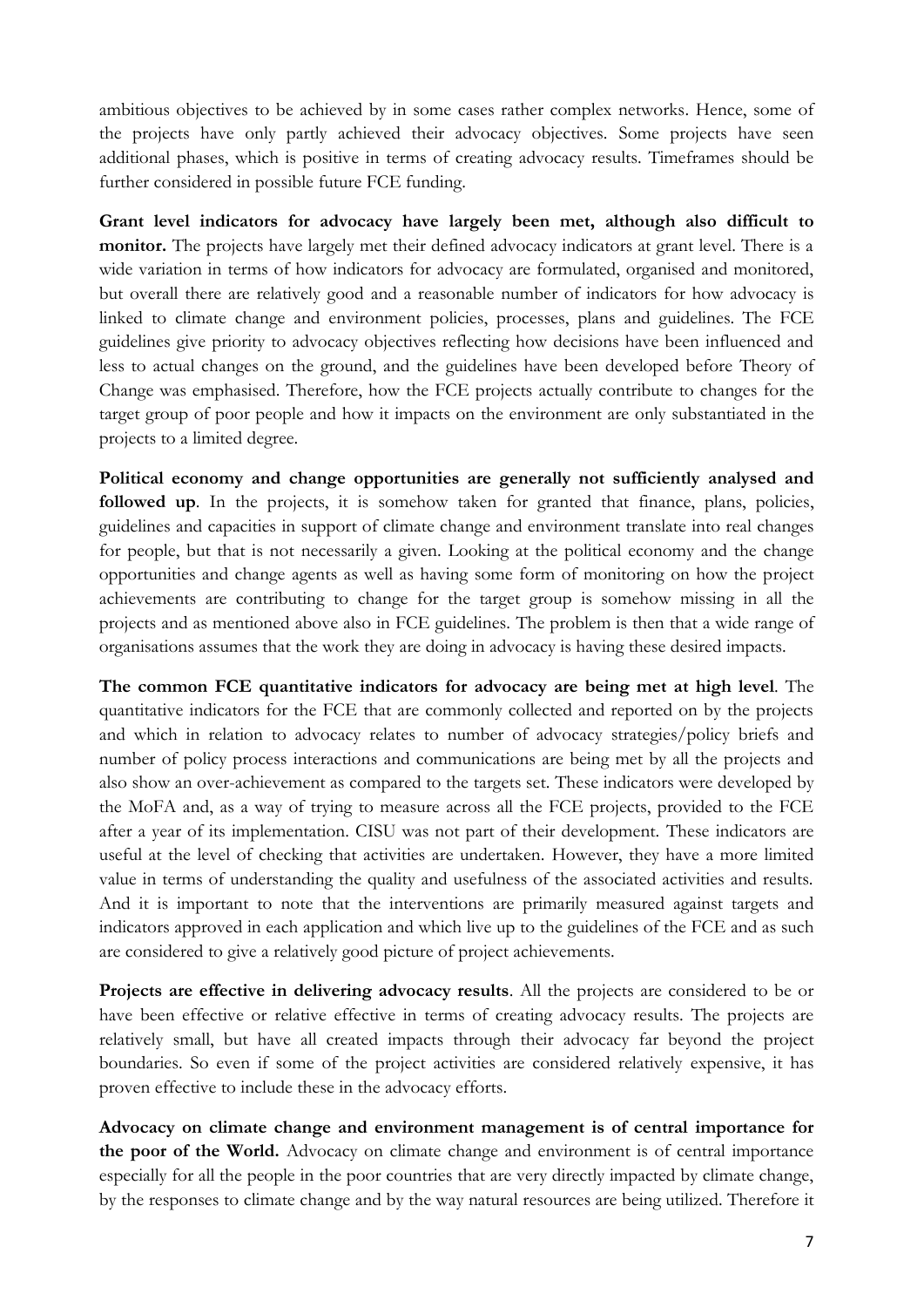is a crucial theme in relation to advocacy, and an area where civil society advocacy is essential, and therefore the FCE focus is considered to be of key importance. The space for climate and environment advocacy created for the organisations receiving funding from the FCE is of significant importance in order for this to happen.

#### **3.4 Results in capacity development**

**Capacity development is addressed towards a variety of stakeholders and has a focus on abilities to support and undertake climate change and environmental management.** Developing capacity in relation to climate change and environment management and advocacy is part of all projects. Capacity development has been targeted at CSOs, government authorities at different levels, local leaders and at local communities. The results in capacity development are related to how well the various stakeholders are able to understand, organise and advocate for climate change and environmental management that is pro-poor and supportive of poor people exposed to climate change and natural resource challenges. The results created in relation to capacity development are importantly contributing to the strategic focus of the FCE.

**Capacity development objectives are being achieved.** The achievement of results at objective level within capacity development is good (90-100%), with nearly all projects fully achieving their capacity development objectives. The results achieved are in line with the results described at grant level and strengthened capacity is found in all projects.

**Achievement of capacity results at output level is significant and above the expected results.** The capacity development results at output level are being achieved at a significant level and nearly all the capacity development results are assessed as being delivered. The results created at output level are typically related to: CSO capacities in adaptation, mitigation and environmental management; CSO capacities in linking, networking and representing; CSO capacities in undertaking advocacy; CSO capacities in communication and knowledge management; Institutional capacities and membership capacities of CSOs; Capacities at local level for understanding and advocating in relation to national/international policies on climate change and environment; Capacities at local level for adaptation/mitigation in agriculture; Capacities at local level for resilience and for forest management; and Capacities of a range of national and local dutybearers in understanding and promoting locally relevant solutions to climate change and environmental management. It is however, important to note that developing capacities of duty bearers is not significantly in focus in the described outputs in the various applications. The fact that it has been undertaken is a good achievement and is related to the fact that it is intricately linked to the process of doing advocacy towards duty-bearers. The results at output level and at objective level in relation to capacity development are assessed to cohere well.

**Good fit between the implemented capacity development themes and the advocacy themes.** The capacity development results relate first and foremost to how well the partners, alliance and networks are able to undertake advocacy in support of the poor. In order to do this capacity development has been undertaken to promote understanding of what it entails to have climate change and environment actions that are supportive of the poor. The thematic areas covered in the capacity development include more or less the same thematic areas as those targeted in advocacy. Combined, the interventions in capacity development supported by the sampled projects cover most of the activities targeted by the FCE.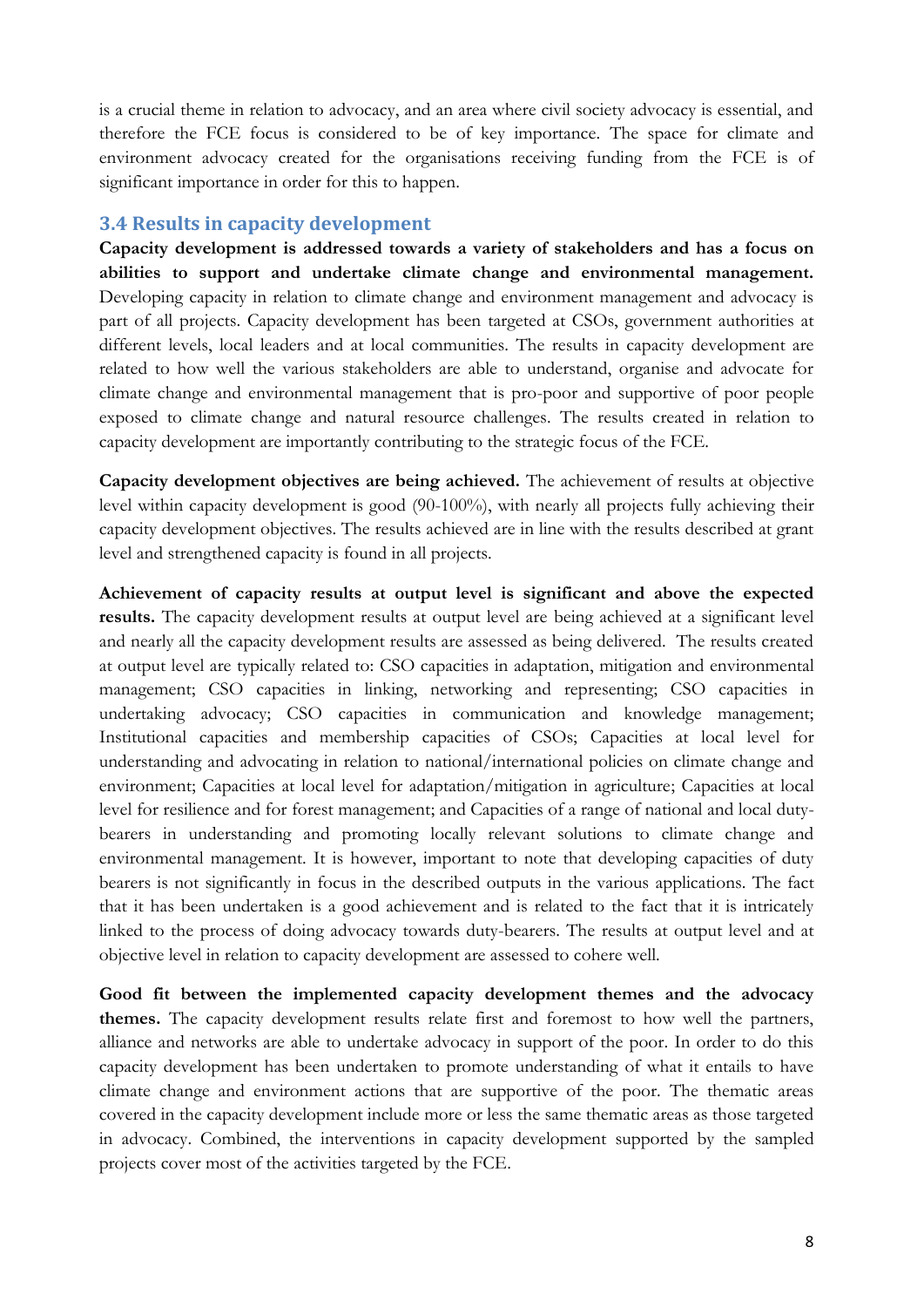**The ability to be accountable towards a constituency is an area with variable capacity development achievements across the sampled projects.** One area of capacity development that is relatively weak in some of the sampled projects is the capacity development aimed at the organisations/networks ability to represent and be accountable towards their respective constituencies. Although the focus of all the projects is to bring the voice of the poor and the more marginalised into the climate change and environment agenda, and although this is done well in all the projects, it is only some of the projects that in their capacity development are including aspects of how the CSOs can ensure continued legitimacy and accountability towards their constituencies. Some projects have a direct focus on ensuring this accountability, whereas others take it more for granted that the CSOs are representing a constituency. It appears that the more interest-based and focused networks are better in addressing accountability. Added focus on constantly ensuring accountability towards the target groups and aiming capacity development on this in practise is needed in future possible FCE funding.

**Capacity development results are to be found at local, national and international levels, focus of results at national level, but also important results at local level.** At international level several of the projects have through communication, information campaigns and input to best practises been able to build some capacity that is supportive of local-based solutions to climate change and environment issues. However, the main results in capacity development have been the development of capacity at the national level among CSOs and government stakeholders – results that all projects have created. In around 75% of the sample, there are also important capacity development results created at the more local level (province, district, community).

**Linkages in capacity development are important and create good results.** The way that the projects have been organised and implemented has in majority of cases created good linkages between the capacity development, which is taking place at local and national level, as well as to some extent also to regional/international level. The networking and sharing of experience found in all the projects has ensured inspiration and created improved capacities among the networking/alliance members.

Grant level indicators for capacity development have been met. The projects have met their defined capacity development indicators at grant level. Generally, the indicators used for capacity development have a good relation to achievement of results. By and large, the project has monitored the capacity development indicators. As for many other projects and programmes, it is relatively difficult to monitor how the improved capacities are being put into action and used in support of the goal of improving livelihoods for the poor and environment conditions.

**The common FCE quantitative indicators for capacity development are being met at high level**. The quantitative indicator for the FCE, which the projects are collecting data on and which relates to capacity development is: the number of workshops/training sessions conducted aiming at building capacity on climate and environment in developing countries. The projects are showing an over-achievement as compared to the targets set out initially. This indicator is useful at the level of checking that capacity development activities are taking place, however, as also mentioned in relation to advocacy, it has a more limited value in terms of understanding the quality and usefulness of the associated capacity development activities and results.

**Delivery of capacity development targets is assessed to be effective.** All the projects are considered to be or have been effective in terms of creating capacity development results, and has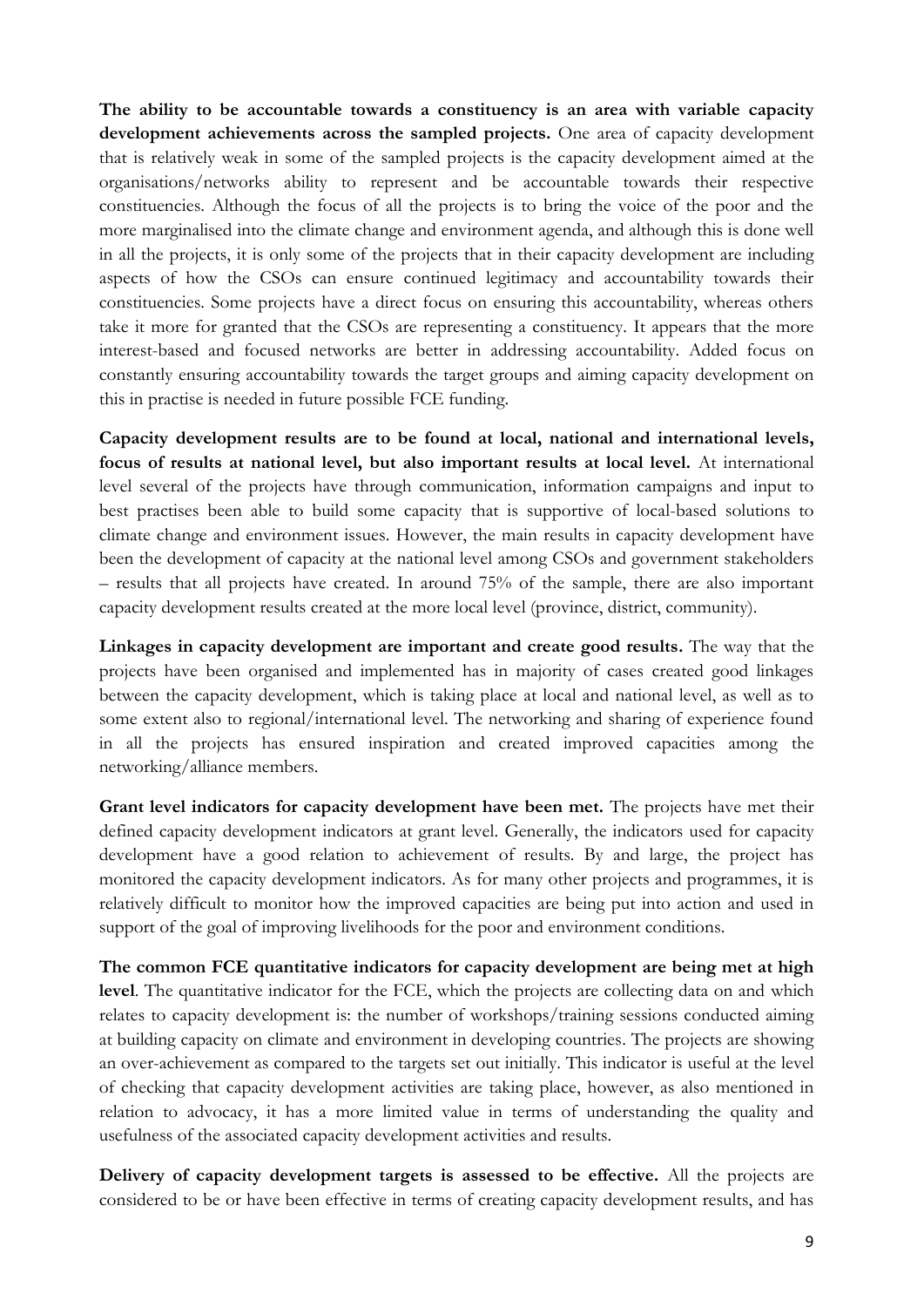been able to reach a significant amount of people. With the topics of climate change and environment being made relatively concrete and tangible by the project partners in terms of how it is related to important livelihoods of the targeted poor communities, most of the capacity development efforts have been focused rather effectively. This has overall impacted the effectiveness positively.

#### **3.5 Results in relation to civil society strengthening**

**Projects are showing good achievement in relation to civil society strengthening**. The project performance is positive in relation to the general aspects of strengthening of civil society, with all projects achieving important targets in relation to civil society strengthening. The targets of civil society strengthening are in many cases not directly expressed in the results framework, but are to be understood as an integrated part of the strategies and the objectives on advocacy and capacity development.

**Working in networks has contributed positively to a stronger civil society, but some networks have also been too complex and demanding to run.** The projects are contributing to building stronger CSO institutions, and the individual organisations are benefitting from working in networks, which in many cases has proven to be an effective way of working together. Several of the projects have been instrumental in creating and/or facilitating important civil society networks related especially to climate change issues, but also to some extent in relation to environmental management issues. Participation in networks has proven to contribute to strengthening civil society collaboration and common positions as well as being supportive of each of the participating organisations. This networking includes the linkages forged in the national, regional and international networks. As described previously, networking can also be rather complex and demanding, if the networks are big and broad, and therefore they are not so supportive of each of the partners. Hence, in some of the projects, the networking appears to have a more limited and less sustainable impact on civil society strengthening. The more interest-based and focused networks are likely to be stronger in strengthening of civil society. The indigenous peoples focused networks promoted in a range of different projects related to climate change and forest management are seen as good examples of networks that contribute effectively to a stronger civil society.

**FCE projects contribute to strengthening of civil society in line with the organisations' general approach.** All the proponents of the projects in the FCE are clear that the projects are supportive of the general work of their organisations, and therefore help to overall strengthen their work and organisations. The organisations that have received funding for FCE projects are all organisations that are experienced in working with a strong and dedicated approach to civil society strengthening. The way the projects has been implemented largely follows the same approach and modalities in relation to institutional strengthening that the organisations are using in their general work.

**FCE projects are performing well in relation to the basic pillars of work for strengthening civil society.** In terms of strengthening of civil society a number of key pillars are considered important in CISU and in the Policy for Danish Support to Civil Society. Accordingly, the performance of the projects in relation to "promoting a vibrant, inclusive and open debate" is considered to be significant. All projects have contributed towards getting climate change and/or environment more openly debated nationally and internationally, but also for a good part of the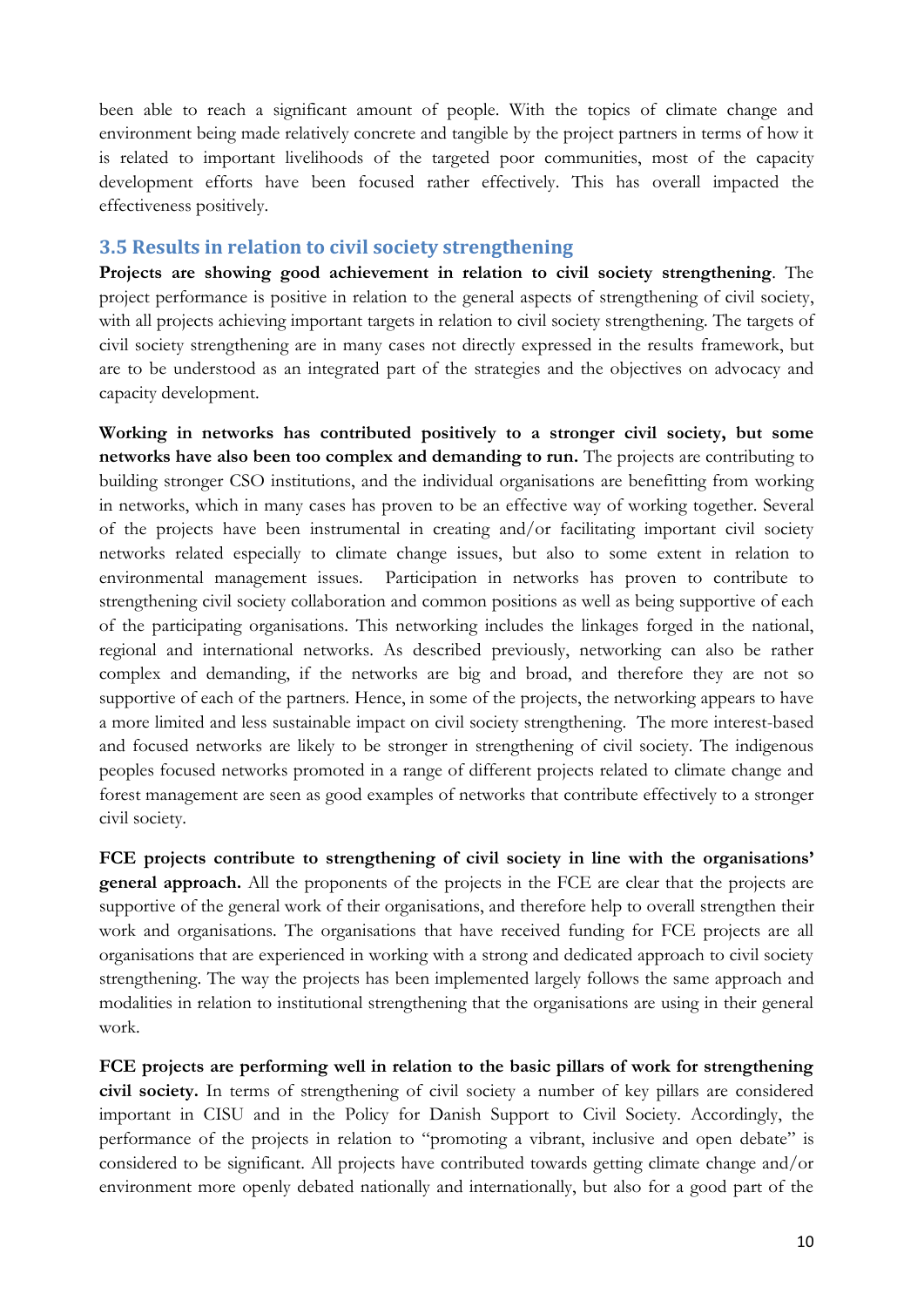projects, open debates have been supported more locally in the countries. The performance of the projects in relation to "promoting a representative, accountable, and locally based civil society" is relative good, several of the projects are supportive of the civil society organisations and their opportunities to be independent and legitimate. Many of the projects are contributing to civil society's legitimacy in relation to duty-bearers and as a way of attaining sustained impact in terms of policy/plan changes. Some of the projects are also addressing legitimacy in relation to representing a constituency, but, as mentioned previously, this aspect is not featuring strongly in a number of the other projects. The performance in relation to "promotion of capacity development, advocacy work and networking opportunities" is strong in all the projects; these are key aspects of the projects, and results created are significant. Lastly the performance in relation to "promotion of rights and promoting the rights to association and assembly, enabling environment and space for civil society" is good, the projects are creating space for civil society and civil society engagement in policy processes and are promoting the rights of the poor.

#### **3.6 Partnerships and target group participation**

**Partnerships are being used and developed in the projects**. **There is variation in the form and quality of the partnerships.** The project performance is assessed to be relative good in terms of partnership development, and all projects are basing their approach on partnerships between the participating partners in the South and a partner in the North. The projects are predominantly using existing partnerships as the implementing approach, some newer partnership are being developed. The partnerships are of varying forms and influenced differently by the various types of networks that is promoted in the projects. The closeness or direct engagement in the partnerships is less so in the more complex network projects where many partners are involved. Wide networks with important achievements are seen, even if the traditional partnership relations are less strong.

**Network approach requires a flexible approach to partnerships.** With the focus on networks, the partnerships can at times be rather complex and the traditional partnership approach between a Danish and South-based partner has to be approached in a flexible way. In some of the projects, the traditional approach of having one South partner being the nexus for all the network participants in the South, have proven not to work in the best way, and therefore multiple nexus partners with a direct partner relation with the Danish organisation has been developed. This is something that any future FCE guidelines should consider to include.

**Target group participation is addressed directly in most of the projects.** The nature of the projects (ensuring local voice) is contributing to the promotion of target group participation. Overall, it is assessed that the projects have a reasonable good level of target group participation. Most projects have a very direct approach to target group participation, and have been able to apply sound involvement of the target group in project activities.

#### **3.7 Results in relation to poverty orientation, social inclusion and rights**

**Poverty reduction is addressed and results indicate positive contributions**. All FCE projects are designed to address poverty reduction through promoting locally relevant solutions to climate change and environment issues. The themes addressed and the approaches taken are supportive of poverty reduction to a significant degree. The actual performance of the projects in terms of addressing poverty reduction is assessed to be good. This assessment is based on indications, as no projects are making real attempts at assessing contribution to actual poverty reduction, and as it admittedly is difficult in practise to assess what contributions are being made to poverty reduction.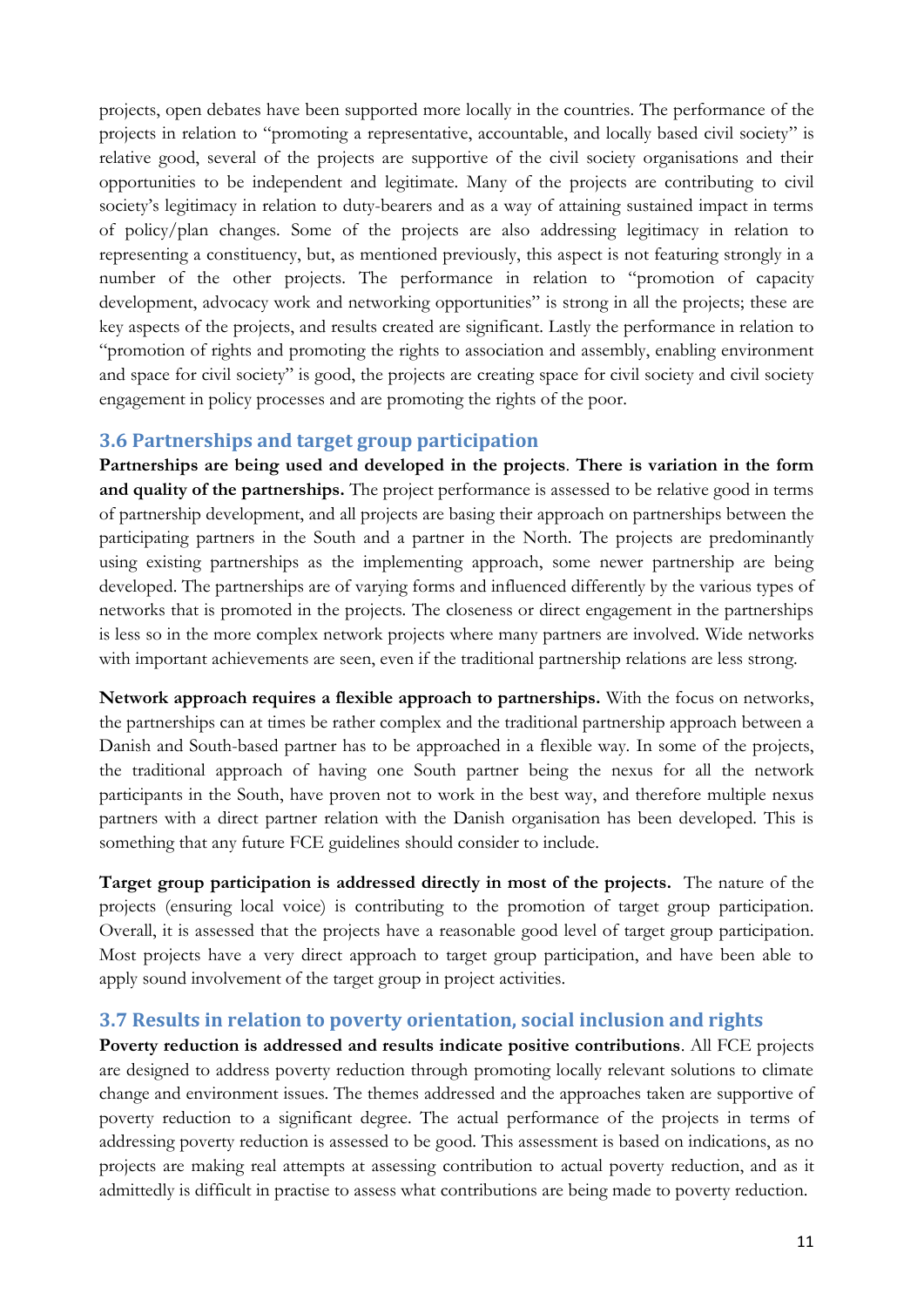**Rights are addressed, HRBA less so.** Rights are being addressed in all the projects, it takes different forms, and although it is generally aligned with a HRBA, there are few projects that as such are being implemented in line with a fully operational HRBA.

**Gender has a good focus in some of the projects but has a more limited emphasis in many of the other projects.** Gender equity is addressed directly in less than 50% of the projects and less directly in good number of the other projects. The reported progress in terms of addressing gender is only provided in relative few projects, but in these there are positive progress in terms of gender equity. Gender and social inclusion are not directly targeted in the FCE guidelines, and this is probably contributing to the facts that few projects are directly addressing gender issues as well as some of the other aspects of social inclusion.

**Indigenous peoples rights is an important focus area in projects.** An important aspect of inclusion relates, however, to indigenous peoples rights. This is being addressed directly in some 50% of the projects, which is considered to be significant, and the results created are contributing positively to how indigenous peoples are being impacted by climate change and environment agreements and processes.

#### **3.8 Overall assessment of results**

**Significant achievement of objectives.** Overall, the results of the FCE projects are considered to be significant and there is an assessed combined achievement of objectives of around 80% in relation to the grant level objectives. Achievements are highest in terms of capacity development and civil society strengthening, but are also good in terms of advocacy and support to local cases/action.

**Results of projects are in accordance with the FCE guidelines.** The results created in the FCE projects are fully supportive of the objectives of the FCE. The good achievement of project results in relation to advocacy, capacity building and civil society strengthening tallies well with the direction given in the FCE guidelines. The thematic focus within climate change and environment of the results achieved is aligning well with the FCE guidelines. Addressing poverty orientation and partnerships are also strong aspects in the projects as well as in the FCE guidelines. Giving voice to the poor in the processes around climate change and environment is a specific goal of the FCE and one where the project results are clearly supportive.

**Results are supportive of the Danish policies and principles**. The results of the projects are supportive of all the key aims of the Policy for Danish Support to the Civil Society. The results of the FCE projects have a strong focus on climate resilience/adaptation and poverty. This is fully supportive of the Climate Envelope resilience outcome. This is important to recognise, as this outcome has otherwise received limited emphasis in the rest of Climate Envelope portfolio, where there is a markedly higher focus on mitigation in the projects supported, even if the overall aim of the Envelope is a 50/50 division between mitigation and adaptation.

**Projects are generally on time.** Projects are, generally, on time and delivers within the agreed timeframe. Some projects have seen delays mainly due to bureaucratic issues with contracts and start up formalities, but most projects are managing to make an important contribution to the achievement of their intended objectives within the given timeframe or during short no-cost extensions.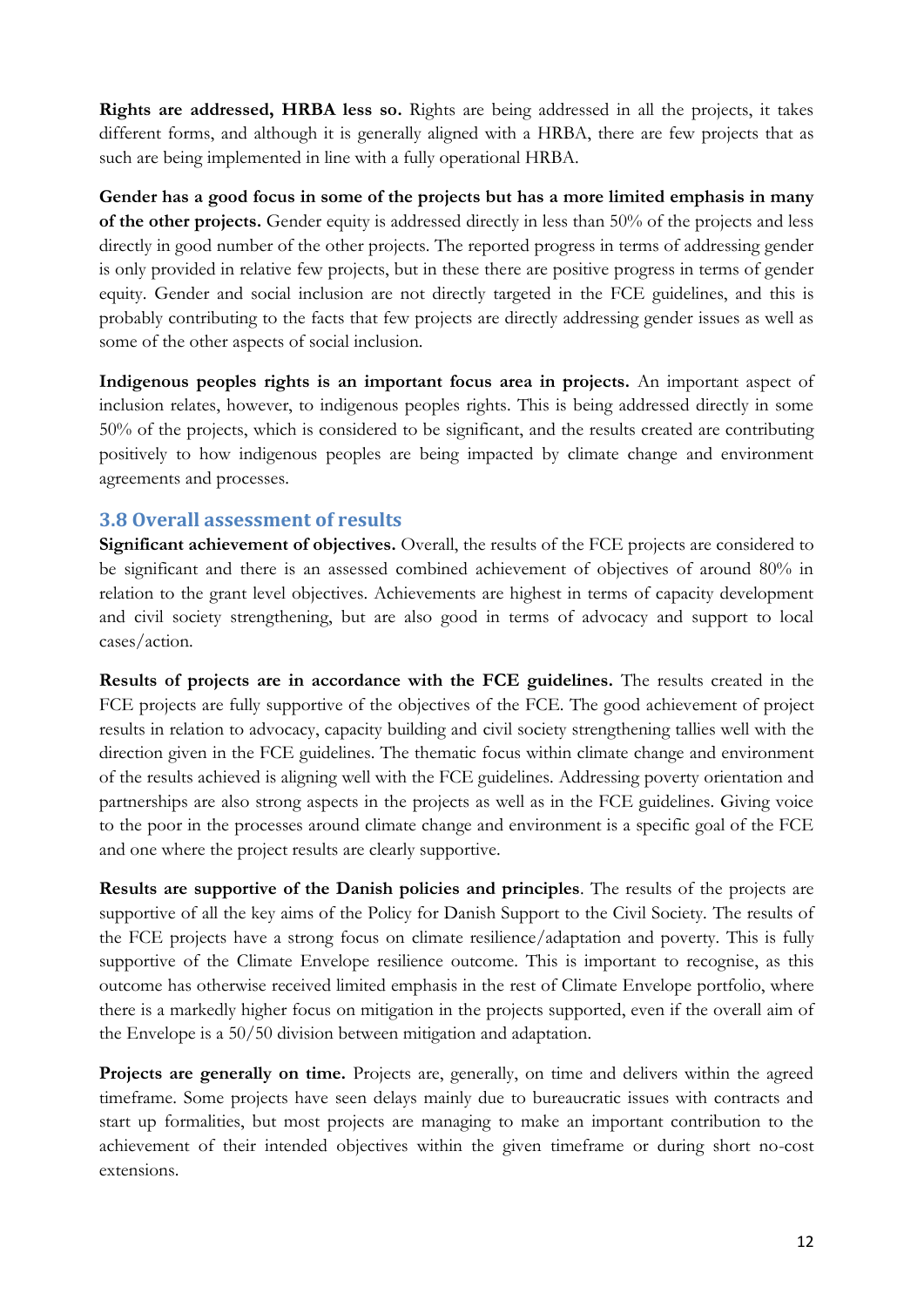**Effectiveness in delivering results is good.** Overall, the review finds that the projects are effective in terms of delivering their objectives and outputs. Effectiveness of the projects is assessed to increase with thematic focus in the advocacy and in the associated capacity building as well as with a relative focus in the institutional set ups (more complex set ups take time to mobilise). With the FCE projects, there is a significant outreach to a wide array of stakeholders in relation to climate change and environment issues and this is done for a relatively limited amount of money. Combined, the FCE projects are in this way an effective mechanism for addressing key issues in climate change and environment at a global scale.

## **4. Sustainability of the interventions**

**Overall good sustainability of advocacy and capacity development efforts**. Sustainability of the interventions is considered to be good in relation to the advocacy and capacity development activities being undertaken. All projects are assessed to be doing well in terms of bringing the capacity development and the advocacy to a point where it is likely to continue to influence how climate change and environmental management is being implemented in the future. This is also because there appears to be a high degree of appreciation by the various stakeholders of the importance of the topics.

**Institutional sustainability is good, but not all networks are likely to be sustained**. Institutionally, the partners significantly own the interventions and the projects have contributed to some of the partners taking on climate change as a new focus area in their organisations or further integrated climate change or environment work in their organisations. This is contributing positively to the sustainability. Although, the civil societies are being strengthened and as such create a good foundation for sustainability, there are mixed opportunities for sustaining the actual network activities. It appears that some, but certainly not all the networks are likely to be sustained in the future, this is so, even if these networks could play an important role in monitoring implementation regimes for climate change and environment agreements. Seeking funding for future activities has also been addressed in a number of the projects and is likely to influence the future of network activities.

**Sustainability takes time and some projects would benefit from additional phases.** Undertaking advocacy and doing capacity building and ensuring lasting impacts often takes time. There is a tendency, in the assessed projects, that more time for the projects would give further results and better option for sustainability. As such, considerations of opening more up for funding second phases of the FCE projects should be given if a new round of FCE funding becomes available.

# **5. Relevance**

#### **5.1 Relevance of interventions**

**High relevance of projects in relation to FCE strategic focus and objectives.** The projects assessed are to be highly relevant when compared to the FCE objectives, and at grant level, the various interventions comply well with the guidance and criteria given in the FCE guidelines. Although, the projects assessed are very different in scope, all of the reviewed projects are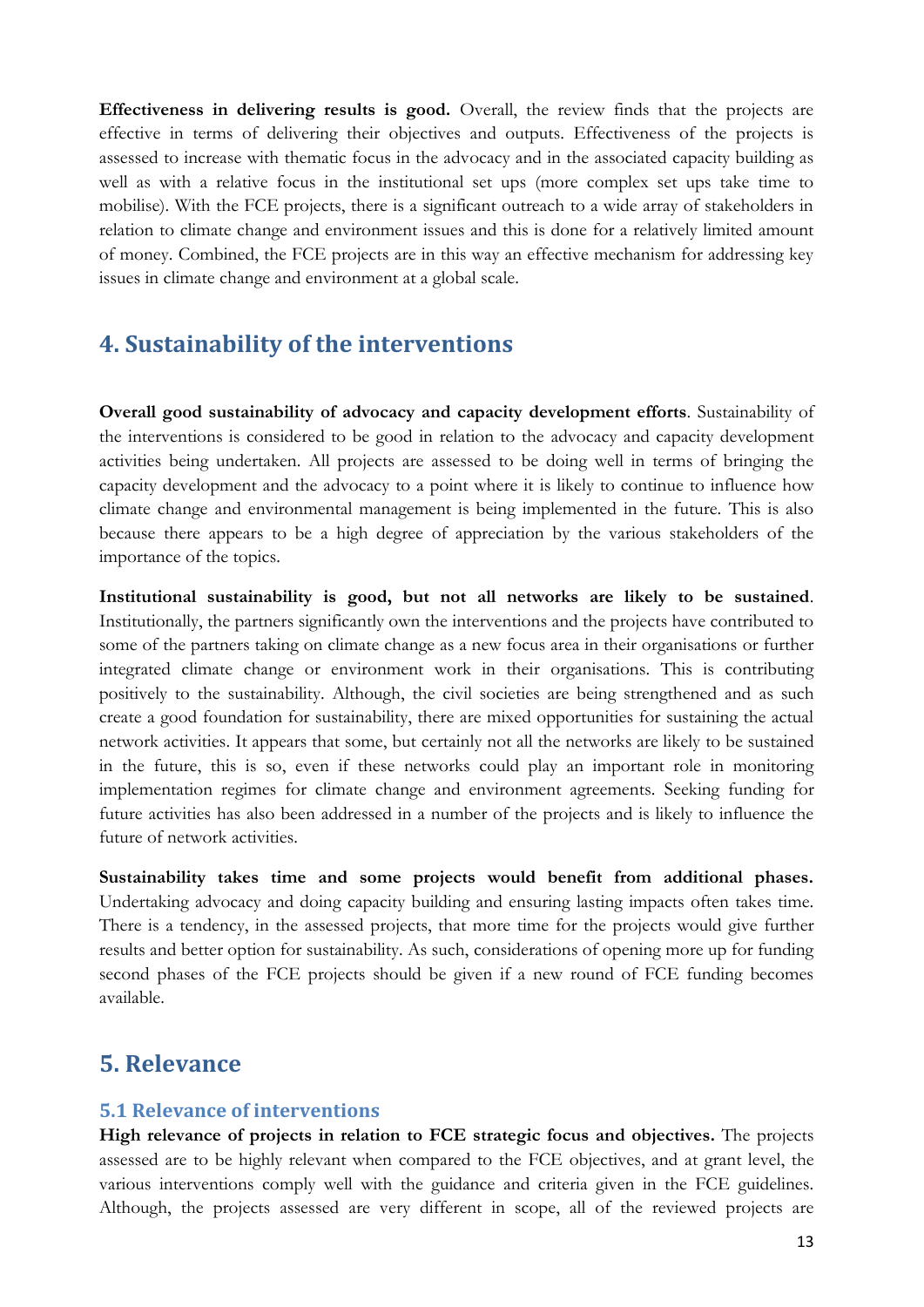considered relevant in relation to the FCE key strategic focus on climate change and environment advocacy and the objectives of promoting civil society strengthening, capacity development, partnerships and local participation, poverty orientation and local communities voice. The relevance of the projects can be illustrated by a project addressing advocacy on climate change adaptation in networks of CSOs among several different countries (Southern Voices), that aim at building capacity and strengthening civil society and which seek to enhance local communities voices and promote a more participatory and poverty oriented approach to climate change adaptation.

**Projects are relevant in relation to regional and international processes. Project relevance is also significant in relation to national processes, an aspect that the FCE guidelines have only emphasised to a limited extent.** Project relevance is considered good in relation to the strategic focus in the FCE guidelines to work primarily related to regional and international policy, strategic and professional development processes and negotiations on climate and environment. Further, the various projects have focused on the national level advocacy to a varying degree and have interpreted the importance of the national level in different ways, but there is good reason for the added focus on the national level processes, which are deemed highly relevant in bringing the agendas closer to people and to the actual decision making processes and for ensuring that advocacy is based on national realities. The FCE guidelines' focus on the regional and international level with less emphasis on the national level has its root in the wish to influence international climate change policy processes, and the FCE guidelines could have been clearer in terms of the importance of ensuring that the national level advocacy processes are part of the projects.

**Significant relevance of the FCE and the projects in relation to the Climate Envelope objective, impacts and outcomes.** The FCE objectives and approaches and the actual projects at grant level are in good support of the aims and principles of the Climate Envelope. This means specifically that the FCE and the projects are relevant in relation to the three objectives of the Envelope namely: (1) Assist in adaptation, (2) Assist transition to low-carbon economy, and (3) Prepare countries to enter and implement global climate agreements. At impact level the projects are relevant for mitigation, with primarily the forest management and agricultural aspects addressed in the projects having potential to contribute to mitigation, and they are specifically relevant for adaptation as they are contributing to the second major envisaged impact of the Climate Envelope, namely: Increased climate resilience especially for vulnerable and marginalised groups. At outcome level the FCE and the projects are relevant specifically for the outcome 1 on strengthened national and community-level climate change policies, planning frameworks and information systems, and for outcome 2 on more consolidated, effective and ambitious international climate architecture.

**Overall a high degree of relevance of the FCE and the supported projects in relation to Climate Envelope outputs, activities and principles**. The FCE projects are relevant in relation to a long list of outputs and activities listed in the Climate Envelope, they are: Training and capacity building for policy makers, Supporting enabling environments, Supporting communities to plan for climate change and hold officials to account, Promoting climate friendly technologies and solutions, Promoting the implementation of the international climate agreement, Making policies and procedures of key institutions more transformational, Aligning institutional agendas, including lessons learning and knowledge transfer, And specifically on supporting marginalised voices and ensuring accountability to the most vulnerable. In terms of the Climate Envelope principles, the FCE and the projects are especially relevant in relation to the principles of: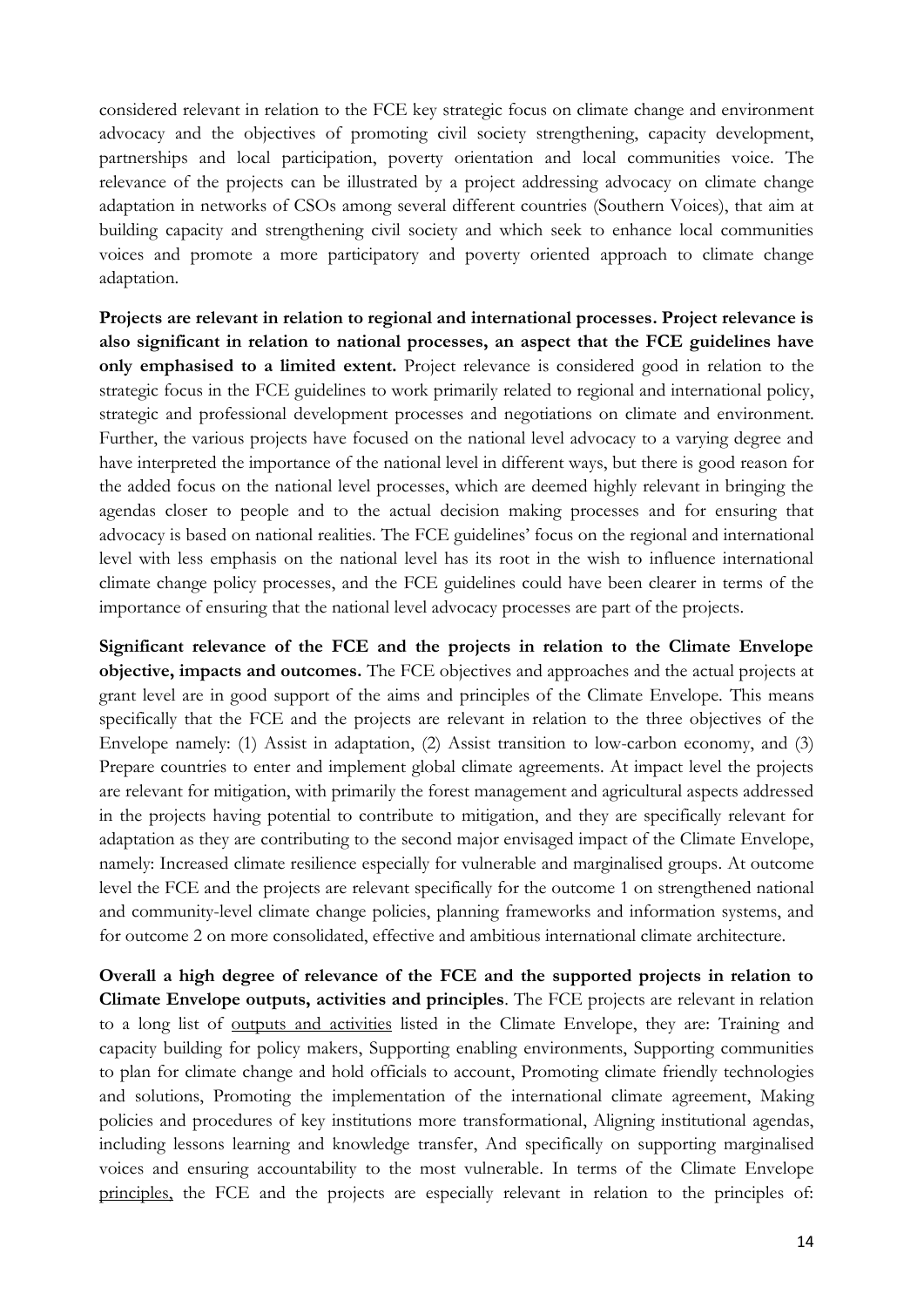Alignment - activities to be funded must be based on demand from recipient countries, Balance between mitigation and adaptation, Adaptation should be focused in poor countries – mainly in Africa, Poverty orientation and target group participation, Added value to the international climate architecture.

**The FCE and the projects are highly relevant in relation to the Policy for Danish Support to Civil Society**. FCE supports in its design and scope the four aims of the Policy namely contributing to a strong, independent, vocal and diverse civil society, promoting a vibrant, inclusive and open debate, promoting the rights to association and assembly, enabling environment and space for civil society's participation in national legislation processes and cooperation, and promoting a representative, accountable, and locally based civil society. The actual implementation of the FCE projects and the objectives and outputs at grant level are highly relevant in relation to these key aspects of civil society development.

**The relevance in relation to the overall Danish Strategy for Development Cooperation and Humanitarian Response is considered to be significant.** The FCE objectives and approaches and the projects at grant level were relevant in relation to a wide range of areas of emphasis in the former Strategy for Development Cooperation (The Right to a Better Life) and is, as well, relevant to important selected areas within the recent (and current) Danish Strategy for Development Cooperation and Humanitarian Response (The World 2030). This applies to the following strategic aims of the Strategy, namely:

- Security and development Peace, stability and protection. The FCE and the projects are relevant to this strategic aim through its focus on promoting increased resilience and climate adaptation in a wide range of poor countries. Improved resilience among the poor has important impact on security and development.
- Migration and development. Relevance towards this strategic aim is through building stronger local communities that are more resilient and with better futures also in an climate impacted world. This is impacting on development opportunities in the targeted areas and potential have impacts on migration.
- Inclusive, sustainable growth and development. The FCE and its projects relevant in relation to this strategic goal through its promotion of inclusive and sustainable development in areas related to energy, water and land/agriculture, and again through promoting solutions that are relevant for the poorest.
- Freedom and development democracy, human rights and gender equality. Relevance in relation to this strategic goal is clear through the activities that strengthen civil societies, address human rights and gender and promote advocacy for more democratic solutions to climate change and environment issues.

**The geographical focus of the FCE and that of the Strategy have a relative good fit at the global level.** The geographical focus of the Strategy fits relatively well with the de facto focus countries of the FCE. So globally, there is a good fit. There is however, a more limited fit between country focus for SDGs in the Strategy with that of the FCE geographical country focus. This is because the relevant goals of climate and sustainable energy as well as the goal on land/water are, according to the Strategy, not focused on poor stable or poor fragile countries but on middleincome countries, whereas the FCE so far has focused on poor countries. It should, however, be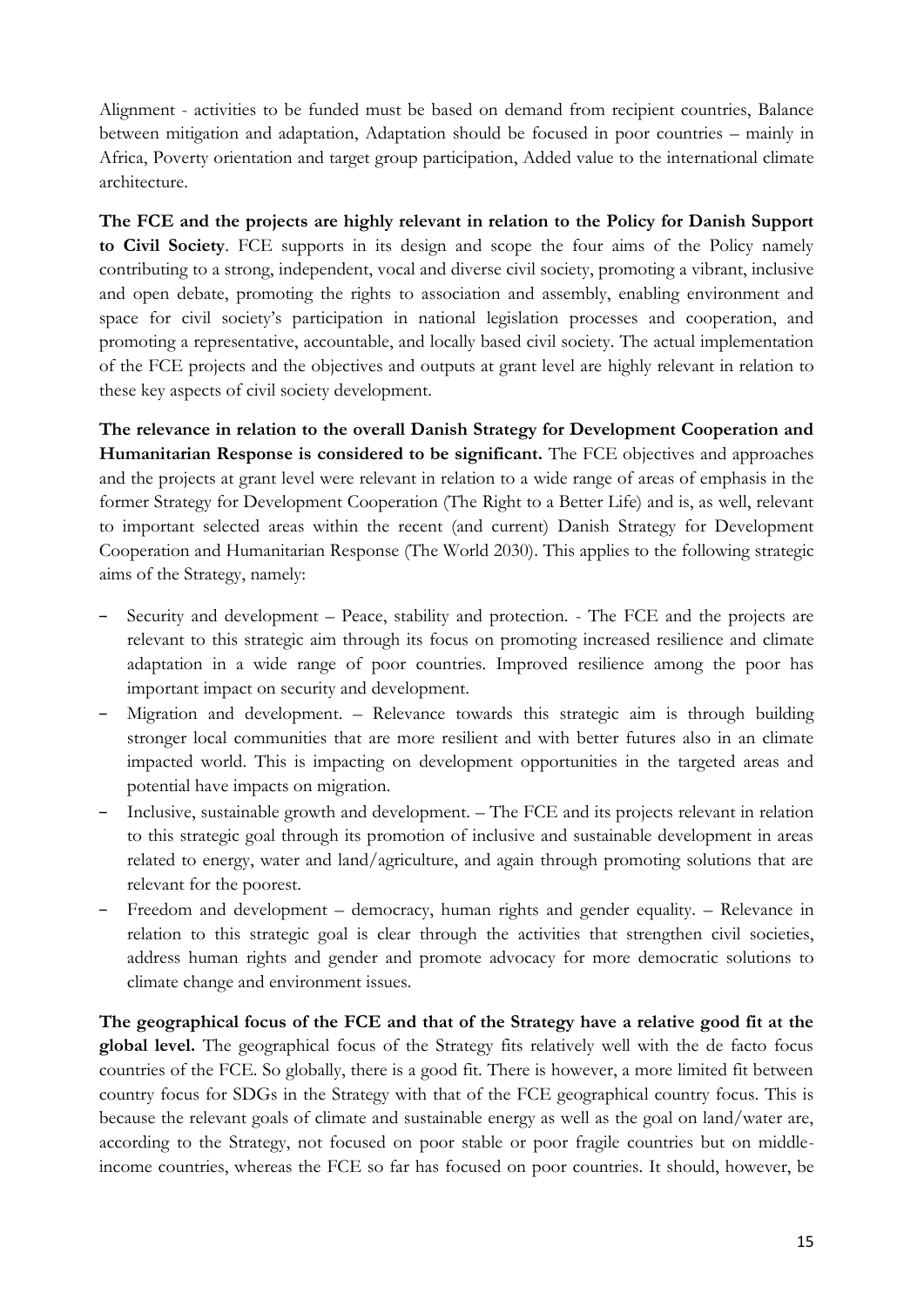noted that MoFA has requested CISU to increase the number of countries eligible for funding and will as from 1.1.2018 provide funding for all countries on the OECD/DAC list.

**Timing and role of FCE projects are considered to be of significant relevance.** The FCE projects have been operational at a time where there have been significant needs for civil society voices especially in the international climate change negotiation processes, but also in other environment related negotiation processes. The CSOs in Denmark and in partner countries have been following these processes and have been able to provide important input to these processes. Further, it is assessed, that there are important roles to play for the organisations to do follow-up and holding duty-bearer to account on these processes, and specifically in climate change, there is a key role to play for CSOs in the follow-up at country level on how the NCDs and NAPs are further defined and actually implemented. This is a key role that a possible future FCE could contribute towards.

**Assessment and award system functions well.** Considering the high degree of relevance of the FCE projects, it is found that the CISU assessment and award system has been professional and effective in its guidance and competitive selection process.

#### **5.2 Relevance in relation to FCE applicant organisation**

**FCE is highly relevant for the applicant organisations.** The FCE is a highly appreciated facility from where the various project holders have been able to undertake important work, which reportedly would have been difficult to access from other sources. The FCE is an opportunity to have CSO work in climate and environment, something that otherwise have become increasingly difficult within the UM financing landscape. Generally, all project applicants finds that FCE has been crucial for their advocacy and capacity work on climate change and environment at multiple levels.

**Important emphasis of the FCE and good complementary of the projects. Specificity of the FCE is considered to be very relevant. Future FCE opportunities will remain complementary to the organisations and be of significant importance.** FCE is a strong support to the CSOs and its emphasis on advocacy, network and linkages to multiple levels including the international is considered of specific importance. It allows funding of activities that are important, but can be difficult to finance from other sources (including multi-country, travels, meetings). Considering the nature of and the needs in order to do climate change and environment advocacy at multiple levels, it not the type of activities that the applicant organisations easily can fund from their other on going programme work. All of the applicant organisations and their partners find that it is complementary to the other work they are engaged in. The fact that it is a specific facility with a specific aim and scope on climate and environment is considered as important by all the applicant organisations. Without it being a specific facility with a specific climate and environment focus or a specific defined window with the same aims, there is a general consensus that it would have been difficult to ensure that such type of focus would be maintained in the general work of the organisations. FCE has been a strong facilitator for the organisations to undertake complementary and needed advocacy work related to climate change and environment. Having FCE as a specific facility has enabled organisations to work on these advocacy issues, even if several of them are not the traditional climate change and environment advocacy organisations. This has broadened the scope of involvement and has been an important part of the achievements of FCE. This is also likely to be an important feature of a possible future FCE. Some of the FCE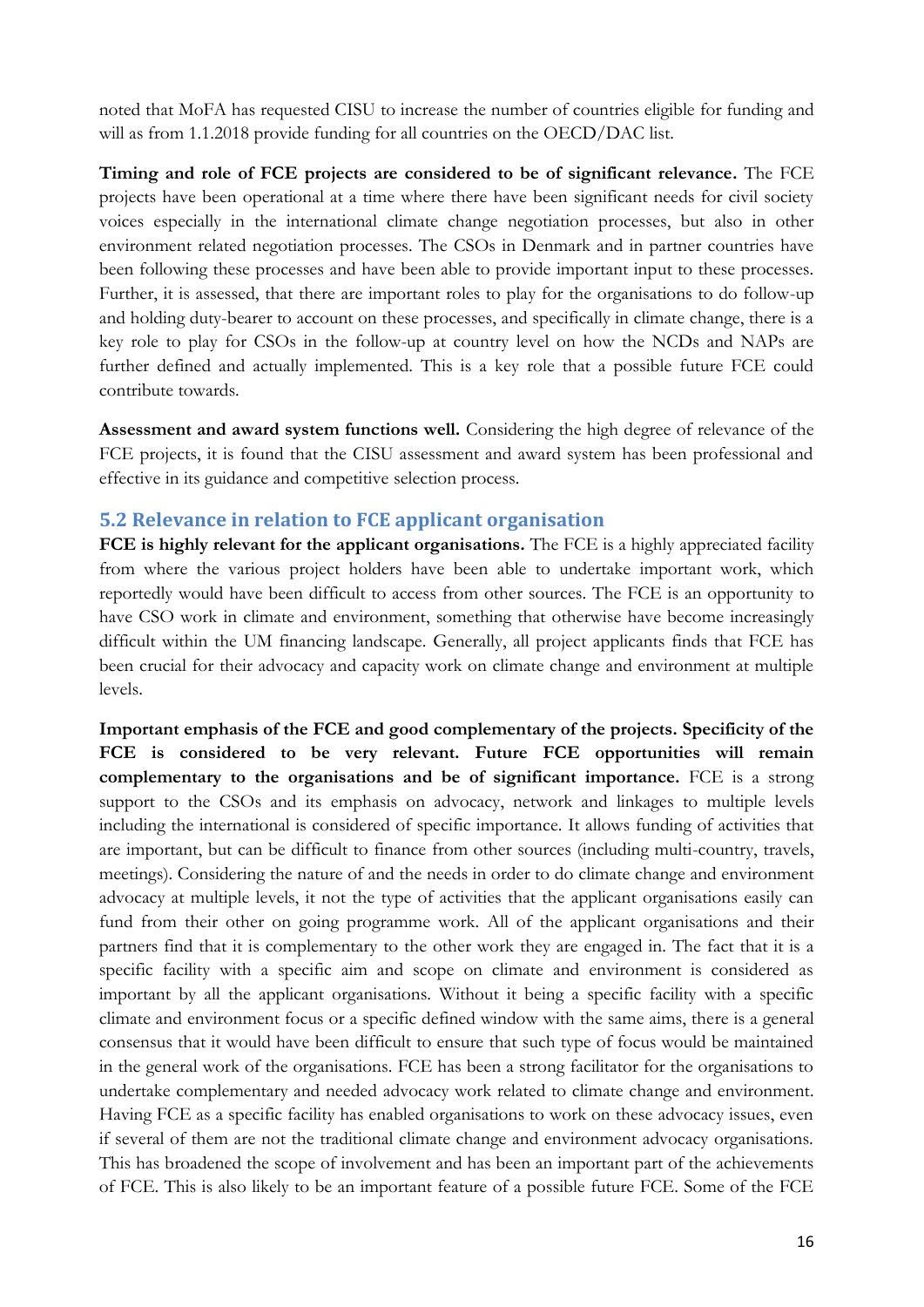work is likely to be taken up within the organisations general work. However, given the many competing demands within the organisations and given the still developing nature of such advocacy work, it is not likely that the important advocacy work and especially the follow-up and monitoring at national level of the implementation of climate change agreements will be continued and strengthened to the same extent without the opportunities given in a future specific facility such a the FCE.

**Relevance of FCE modalities is significant but widening the scope for type of project support could be considered.** The FCE has been used for stand-alone projects, for follow-up projects and for project contributions to bigger programmes. All is considered relevant, but it is worth, in a possible future of the FCE, to consider more how FCE projects can be used as catalysers or contributors to larger programmes.

# **5. Lessons learned from the FCE implementation**

The thematic focus and modalities of FCE have resulted in a range of projects with committed partners and with a focus on a range of important issues in relation to climate change and environment. Implementation has been focused on poor countries in the South and with a strong focus on promoting the voice of poor people. This is in line with the FCE guidelines.

The results achieved in the FCE have been an important contribution to advocacy and capacity development in relation to climate change and environment. A majority of the FCE projects have been contributing to the process of making climate change adaptation pro-poor.

Advocacy results are relatively good and with potential important impacts, and such results are further facilitated by focused and interest-based advocacy. There has been a tendency to be too ambitious in terms of the ability to influence decision-making at higher levels either nationally or internationally. Also, the time it takes to influence such higher-level decisions has been underestimated in a number of cases.

Project implementation has shown, that advocacy and capacity development activities is especially relevant at national level with national and local stakeholders, so this level is more dominating in the projects than foreseen in the FCE guidelines.

Those projects that have a very clear link to the local level advocacy are generally more successful in influencing at higher level. Overall, the national and local level linkages are crucial to get the advocacy evidence-based and focused, and key results in advocacy are especially found when the local and the national level are linked in a chain of evidence based advocacy. The international level is important in its own right but also to inform and inspire advocacy at lower levels.

Defined outcomes in terms of policy influencing have to a large extent have been achieved. Impacts of advocacy are difficult to monitor and few attempts at this are undertaken, so how advocacy is actually contributing to change for the target group is not really known. It is somehow taken for granted that finance, plans, policies, guidelines and capacities in support of climate change and environment translate into real changes for people, but that is not necessarily a given. Looking at the political economy and the change opportunities and change agents as well as having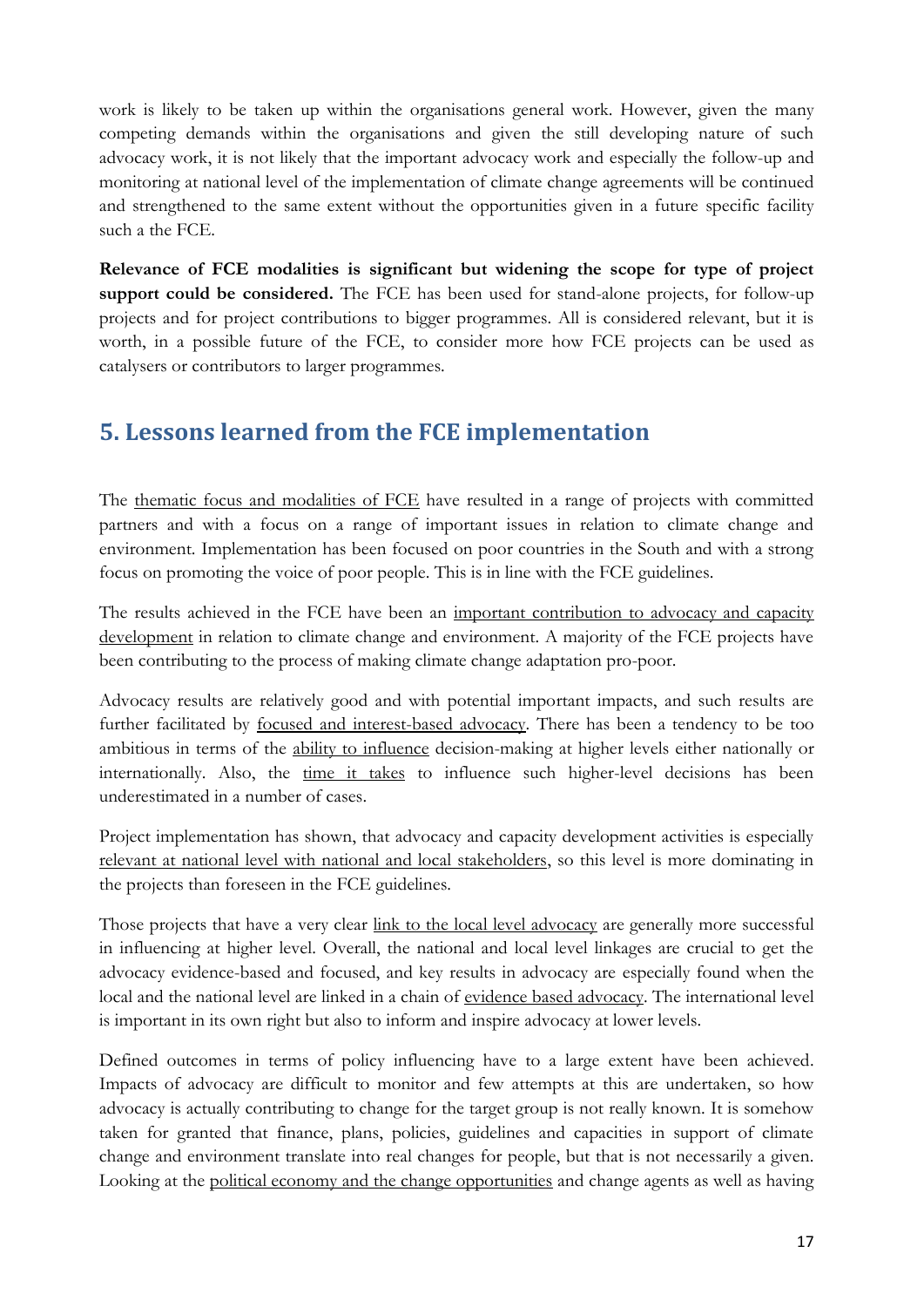some form of monitoring on how the project achievements are contributing to change for the target group is largely missing in all the projects, but would be useful in the future.

The ability to be <u>accountable towards a constituency</u> is an area with variable capacity development achievements across the sampled projects. Added focus on constantly ensuring accountability towards the target groups and aiming capacity development on this in practise would be useful in future possible FCE funding.

Linkages in capacity development are taking place at local and national level, as well as to some extent also to regional/international level are important and create good results. The networking and sharing of experience found in all the projects has ensured inspiration and created improved capacities among the networking/alliance members. Working in networks has contributed positively to a stronger civil society, but some networks have also been too complex and demanding to run.

The partnerships are of varying forms and influenced differently by the various types of networks that is promoted in the projects. The closeness or direct engagement in the partnerships is less so in the more complex network projects where many partners are involved. A network approach also requires a flexible approach to partnerships.

The FCE has proven to be highly relevant in relation to Danish policies, strategies and guidelines. The relevance of the FCE is mirrored in the relevance of the FCE funded projects. A robust assessment and award system has facilitated the high relevance of the FCE projects. The timing and the modalities of the FCE have contributed to the relevance.

FCE is highly relevant for the applicant organisations and their partners, it is complementary to other work of the organisations and the thematic focus on climate and environment, the approach emphasised and the specificity of the FCE is considered by the applicant organisation to be crucial for its relevance. The FCE is also crucial in establishing and nurturing support in between countries. The FCE has given opportunities and paid for cost that would otherwise not be easy to access.

# **6. Conclusions and recommendations**

Introduction. The Fund for Climate and Environment (FCE) supports climate change and environment interventions of Danish civil society organisations in partnership with civil society organisations in the Global South. In order to extract learning from the four years of administrating the fund, CISU has initiated a review of the FCE with a focus on assessing results and relevance. The review is carried out as a desk review consisting of documentation review and review meetings with the Danish project applications.

Description of the sampled FCE projects. The development objectives of the interventions focus on securing improved living conditions or respect of rights of the poor and marginalised. Immediate objectives and outputs focus on capacity development, advocacy, local learning and enhanced networking. Geographic focus is wide but have more focus on Sub-Saharan Africa. The strategies of the projects have much in common and use locally relevant solutions in capacity building and advocacy.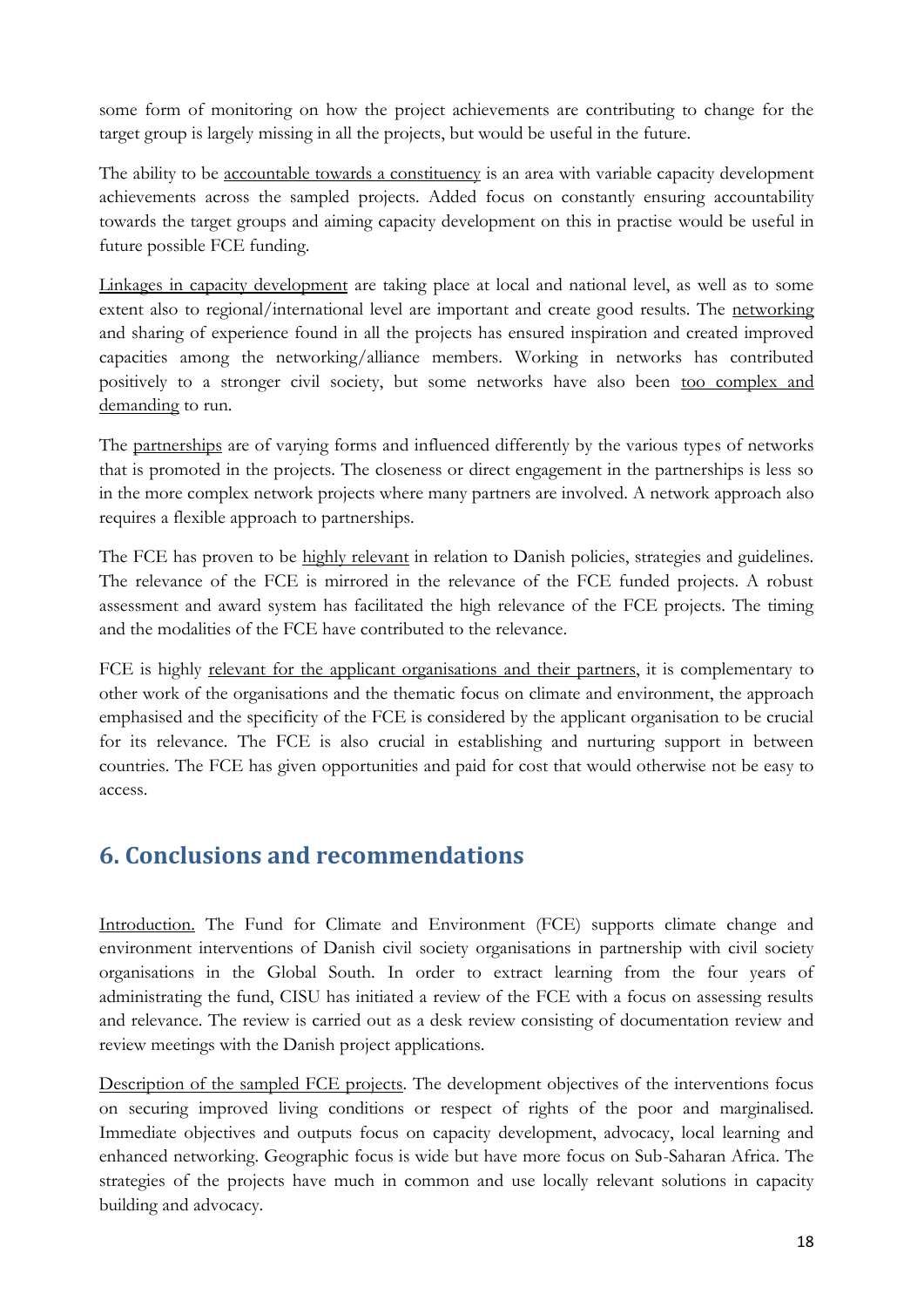Results achieved in the FCE. There is significant achievement of objectives. Results are supportive of the Danish policies and principles. Projects are generally on time and effectiveness in delivering results is overall good. Overall, the results are found within advocacy, capacity development, civil society strengthening and local cases and actions in relation to climate change and environment issues. Adaptation results are featuring strongly. The results are in thematic areas that are in line with the FCE guidelines.

Results in advocacy. Advocacy that promotes the voice of the poor are key results in all projects. Achievement of advocacy objectives has been relatively good and achievement of advocacy results at output level is good. Advocacy results are at local, national and international level, with a focus on achieving results at the national level. A wide variety of climate change and environment issues are covered in the advocacy. Advocacy has created important results at international level and national level advocacy results are of significant importance. Also, local level advocacy results are important contribution to the overall advocacy achievements. It is found that linking international, national and local level in advocacy creates important results and that focus and shared interests in the advocacy are important aspects in terms of creating results.

Monitoring advocacy. Grant level indicators for advocacy have largely been met, but also difficult to monitor. How the advocacy actually contributes to changes for the target group of poor people and how it impacts on the environment are only substantiated in the projects to a limited degree. Political economy and change opportunities are generally not analysed and followed up. The common FCE quantitative indicators for advocacy are being met at high level. These indicators are useful at the level of checking that activities are undertaken. However, they have a more limited value in terms of understanding the quality and usefulness of the associated activities and results.

Effectiveness in advocacy. Projects are effective in delivering advocacy results. Advocacy on climate change and environment management is of central importance for the poor of the world. Advocacy is somewhat constrained by short project timeframes.

Results in capacity development. Capacity development is addressed towards a variety of stakeholders and has a focus on abilities to support and undertake climate change and environmental management. Capacity development objectives are being achieved and achievement of capacity results at output level is significant and above the expected results. There is a good fit between the implemented capacity development themes and the advocacy themes. The ability to be accountable towards a constituency is an area with variable capacity development achievements across the sampled projects. Capacity development results are to be found at local, national and international levels, focus of results is at national level, but also important results at local level. Linkages in capacity development are important and create good results. Delivery of capacity development targets is assessed to be effective.

Monitoring capacity development. Grant level indicators for capacity development have been met. The common FCE quantitative indicators for capacity development are being met at high level.

Results in relation to civil society strengthening. Projects are showing good achievement in relation to civil society strengthening. Working in networks has contributed positively to a stronger civil society, but some networks have also been too complex and demanding to run. FCE projects are complementary and seek to strengthen civil society in line with the organisations general approach.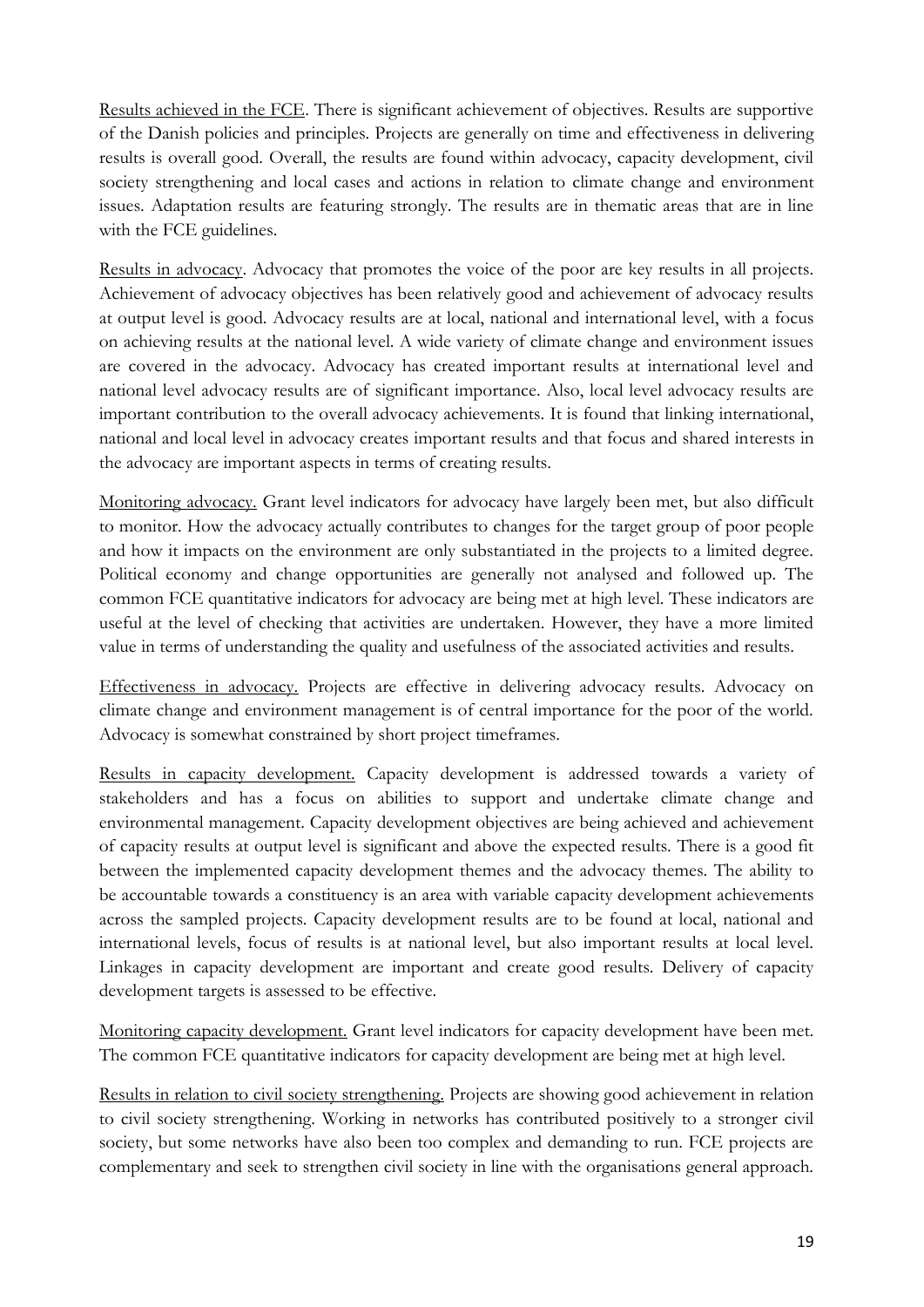FCE projects are performing well in relation to the basic pillars of work for strengthening civil society as expressed by CISU and in the Policy for Danish Support to Civil Society.

Results in relation to partnerships and target group participation. Partnerships are being used and developed in the projects. There is variation in the form and quality of the partnerships. Network approach requires a flexible approach to partnerships. Target group participation is addressed directly in most of the projects.

Results in relation to poverty reduction, social inclusion and rights. Poverty reduction is addressed and results indicate positive contributions. Rights are addressed in all the projects. Gender has a good focus in some of the projects but more limited in many of the other projects. Indigenous peoples rights is an important focus area in projects.

Sustainability. Overall good sustainability advocacy and capacity development efforts. Institutional sustainability is good, but not all networks are likely to be sustained. Sustainability takes time and some projects would benefit from additional phases.

Relevance of interventions. There is high relevance of projects in relation to FCE strategic focus and objectives. Projects are relevant in relation to regional and international processes but have an added focus on national processes that was a more limited part of the original FCE strategic focus. There is significant relevance of the FCE and the projects in relation to the Climate Envelope objective, impacts and outcomes and overall a high degree of relevance of the FCE and the supported projects in relation to Climate Envelope activities and principles. Environment issues addressed in the projects are relevant in relation to the NEC Strategy. The FCE and the project are highly relevant in relation to the Policy for Danish Support to Civil Society. The relevance in relation to the overall Danish Strategy for Development Cooperation and Humanitarian Response is considered to be significant and the FCE and the projects are relevant in relation to the global goals of Denmark's international engagement. The geographical focus of the FCE and that of the Strategy have a relative good fit at the global level.

Relevance of FCE timing and focus. Timing and role of FCE projects are considered to be of significant relevance. FCE has been operational at a time where there have been significant needs for at civil society voice especially in the international climate change negotiation processes, but also in other environment related negotiation processes. The CSOs in Denmark and in partner countries have been following these processes and have been able to provide important input to these processes. Further, there are important roles to play for the organisations to do follow-up and holding duty-bearer to account on these processes, and specifically in climate change, there is a key role to play for CSOs in the follow-up at country level on how the NCDs and NAPs are further defined and actually implemented. This is a key role that a possible future FCE could contribute towards.

Relevance in relation to the FCE applicant organisations. FCE is highly relevant for the applicant organisations. The emphasis of the FCE is important and there is good complementary of the projects with other work of the organisations. Specificity of the FCE is considered to be very relevant. Relevance of FCE modalities is significant but widening the scope for type of project support could be considered.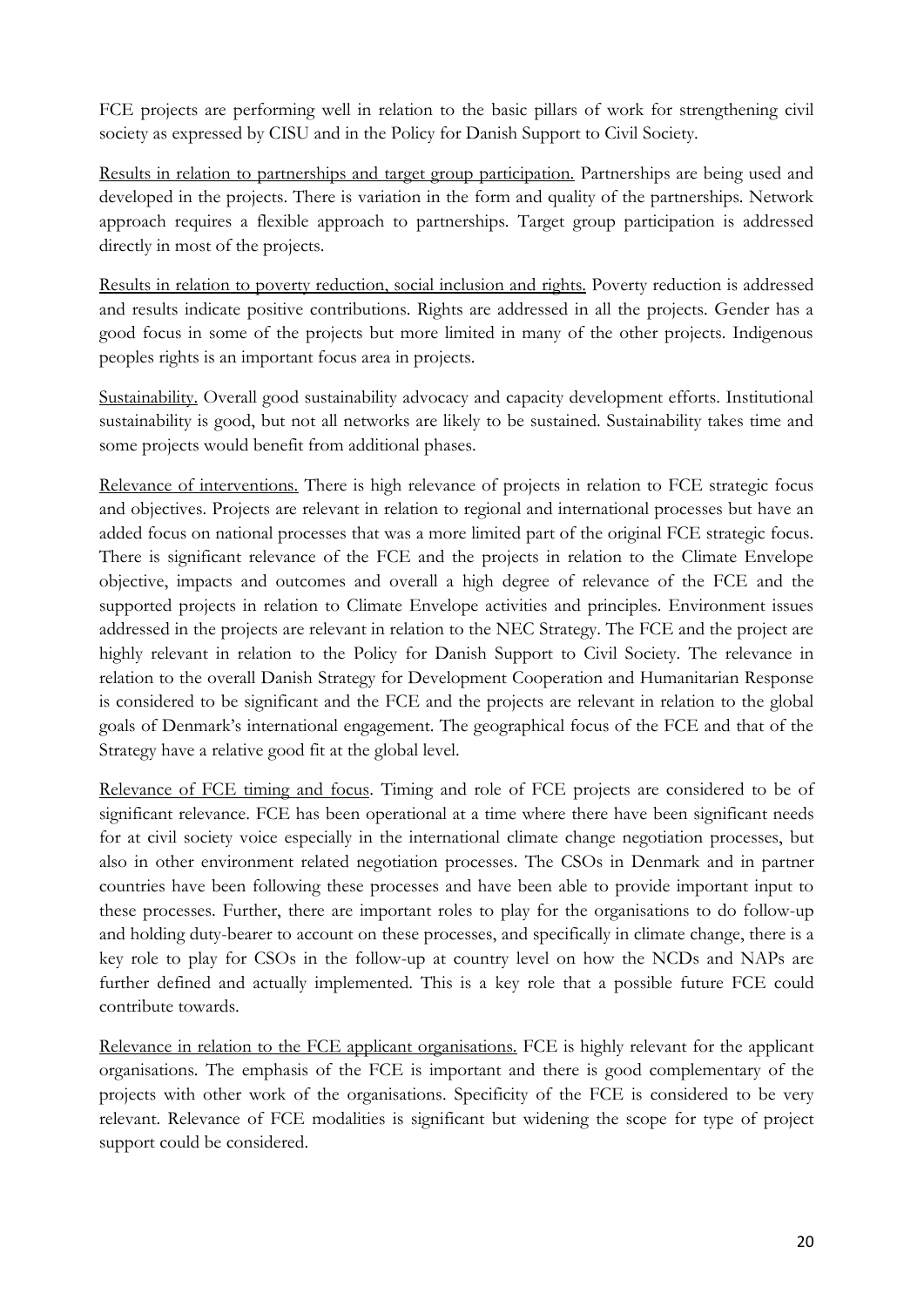#### **Recommendations:**

- 1. Given the good and important results achieved in the FCE and the significant future challenges and need for CSO follow up on climate change agreements and processes, opportunities for accessing future FCE funding should be keenly followed up. This is also of importance due to the unique and complementary role of FCE in the Danish architecture on CSO development funding.
- 2. For a future FCE, the focus should remain on climate change advocacy and capacity development. It should include international and regional activities but it should also further emphasise national and local advocacy and capacity development, and it should include the linkages between the different levels of advocacy and capacity development. The principles behind the current modalities are seen as matching specifically several of the principles, outputs and activities contained in the Guiding Principles for the Danish Climate Envelope. They also support more generally the objectives and priorities in the 2030 Strategy. The modalities in a possible new FCE should be adjusted with respect to:
	- Consider how to further emphasise the need for partner CSOs to work based on their linkages to local constituencies and promote their accountability and representativeness towards their respective local constituencies.
	- Consider how to make room for <u>longer time frames</u> for the various supported projects, either in terms of phases or longer duration of the individual projects
	- Consider how the approach to working in networks is to have a focus on networks that is relatively thematically focused and interest-based and not too complex with too many participating organisations. Also ensuring a flexible approach to networks where several direct partners with the Danish CSO can be included should be considered.
	- Consider how to promote that project partners are further assessing the political economy and the change opportunities and change agents in order to have a better theory of change, where it is better explained how the advocacy and capacity development activities are actually contributing to changes for the target groups. This should also be related to monitoring/assessment on how the projects are doing in terms of contributing to such changes.
- 3. Given the important knowledge that the FCE applicant organisations have within the field of climate change and given that each of the partners could learn importantly from the other implementers of FCE projects, a new FCE should continue to facilitate further thematic sharing of experience among these organisations.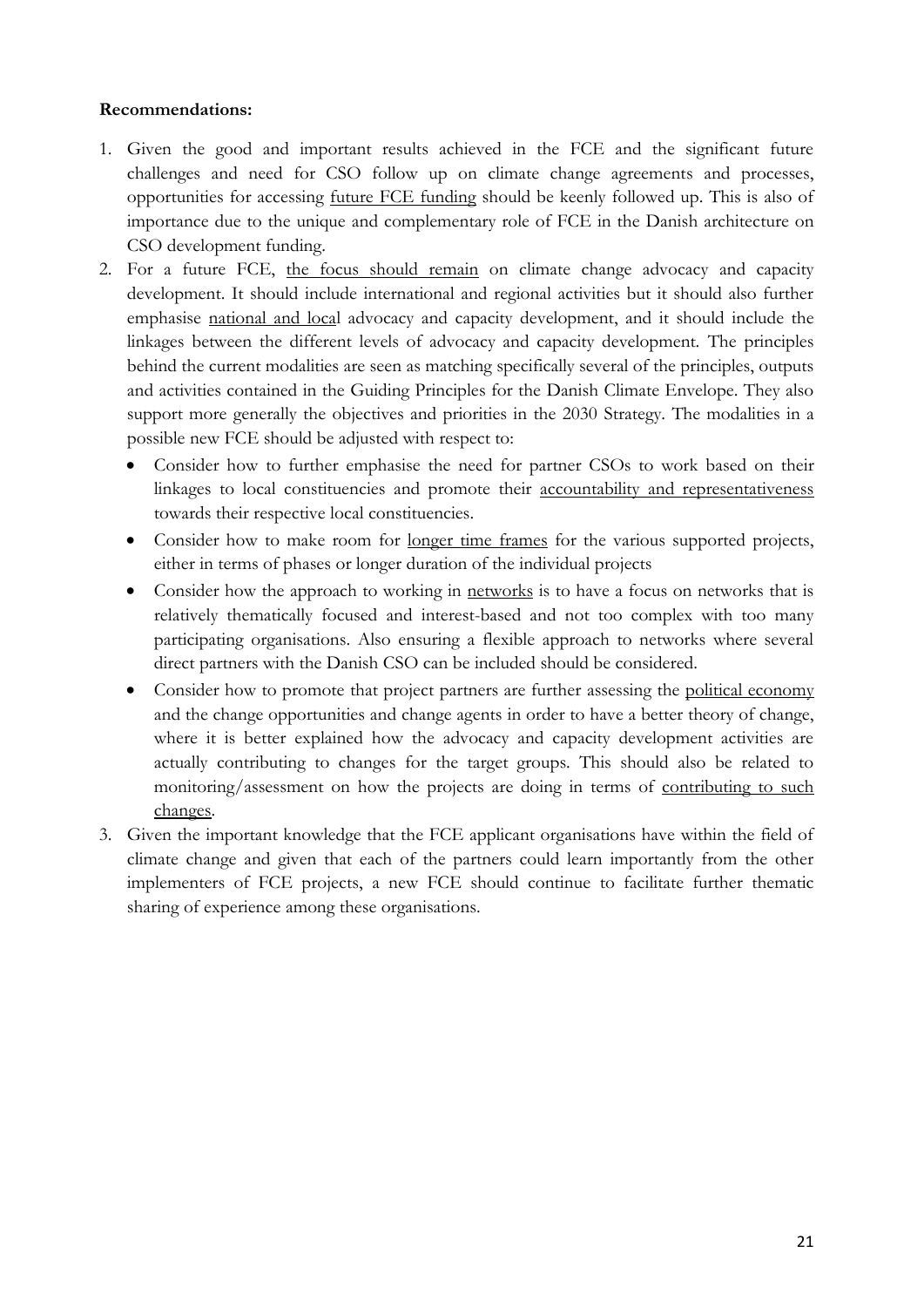## Annex 1 List of sampled projects

Below is a list of the FCE projects sampled in the review (in alphabetical order):

Adaptation Learning and Advocacy Project – CARE (j.no 1564)

Bridging political REDD+ negotiations with everyday life in the rainforest – Forests of the World (j.no 1388)

Climate Change and Ethnic Minorities in Northern Vietnam – ADDA (j.no 1382)

Climate Change Partnership with Indigenous Peoples in East Africa – IWGIA (j.no 1571)

Delivering social and environmental benefits through involvement of communities in the FSC system – Forests of the World (j.no. 1568)

Demand the realization of the Human Rights Based Approach to fisheries through the implementation of the SSF guidelines – Afrika Kontakt (j.no 1683)

Securing Community land and forest rights in Thailand and Myanmar – IWGIA (j.no 1686)

Securing Environmental Justice for African Fisher Peoples – Afrika Kontakt (j.no 1383)

Southern Voices on Adaptation to Climate Change: From Principles into Practise – CARE (j.no 1687)

Southern Voices on Adaptation to Climate Change: Setting the Standard for Pro-poor Adaptation – CARE (j.no 1381)

Strengthening of local climate change advocacy –making local voices heard in the climate debate - DanChurchAid (j.no 1566)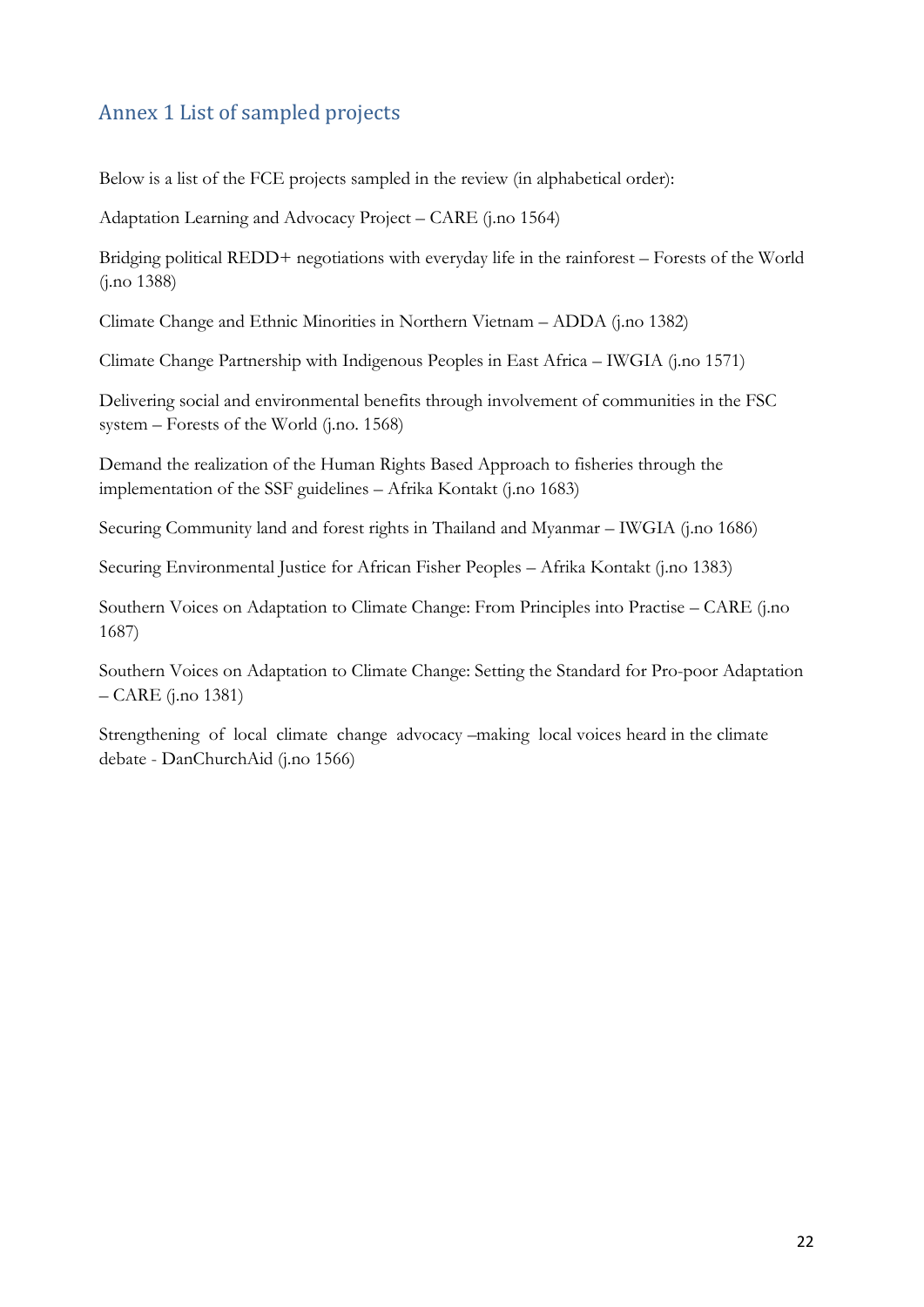## Annex 2 Terms of Reference for the Review

# The Fund for Climate and Environment Review 2017: Terms of Reference

## Basic information

The Fund for Climate and Environment (FCE) for Danish civil society organisations' interventions in partnership with civil society organisations in the Global South supports Danish popular organisations' cooperation with partner organisations, networks and alliances, primarily in developing countries to advocate for climate and environmental themes primarily at regional and international levels. The FCE is financed by the Danish Ministry of Foreign Affairs (DMFA) and has existed since 2013. The latest grants funded under the present agreement will be finalized no later than 30 June 2018. Users have indicated that a continuation of the fund would be welcomed and the DMFA has indicated that if future financing would be provided, this would have to be under the umbrella of the Danish Climate Envelope. In order to extract learning from the four years of administrating the fund CISU has initiated a review of the fund to take place during the summer 2017.

## **Objectives**

- Insights into and assessment of FCE results in relation to the stated objectives at fund and grant level.
- Assessment of current and possible future FCE relevance for users based on the above mentioned insights into and assessment of FCE results.
- Assessment of FCE's possible relevance in relation to the new development policy and humanitarian strategy and the objectives of the Danish climate envelope based on the assessment of FCE results and relevance to users.

## **Output**

Report (max. 18 pages) which reflects the above mentioned objectives based on the scope of work defined below.

#### Scope of work

- Assess the achieved results in the supported interventions against the described results in the intervention documents and assess other not foreseen results
- For on-going interventions, assess the likelihood of achieving the expected results
- Ensure that results are assessed in relation to their relevance, sustainability and effectiveness
- Compare the achieved and expected results with the overall goals of the PKM and assess how the interventions together contribute towards the goals of PKM with regard to:
	- o based on relevant national actions to promote engagement of civil society organisations in regional and international policy processes related to climate, environment and sustainable development